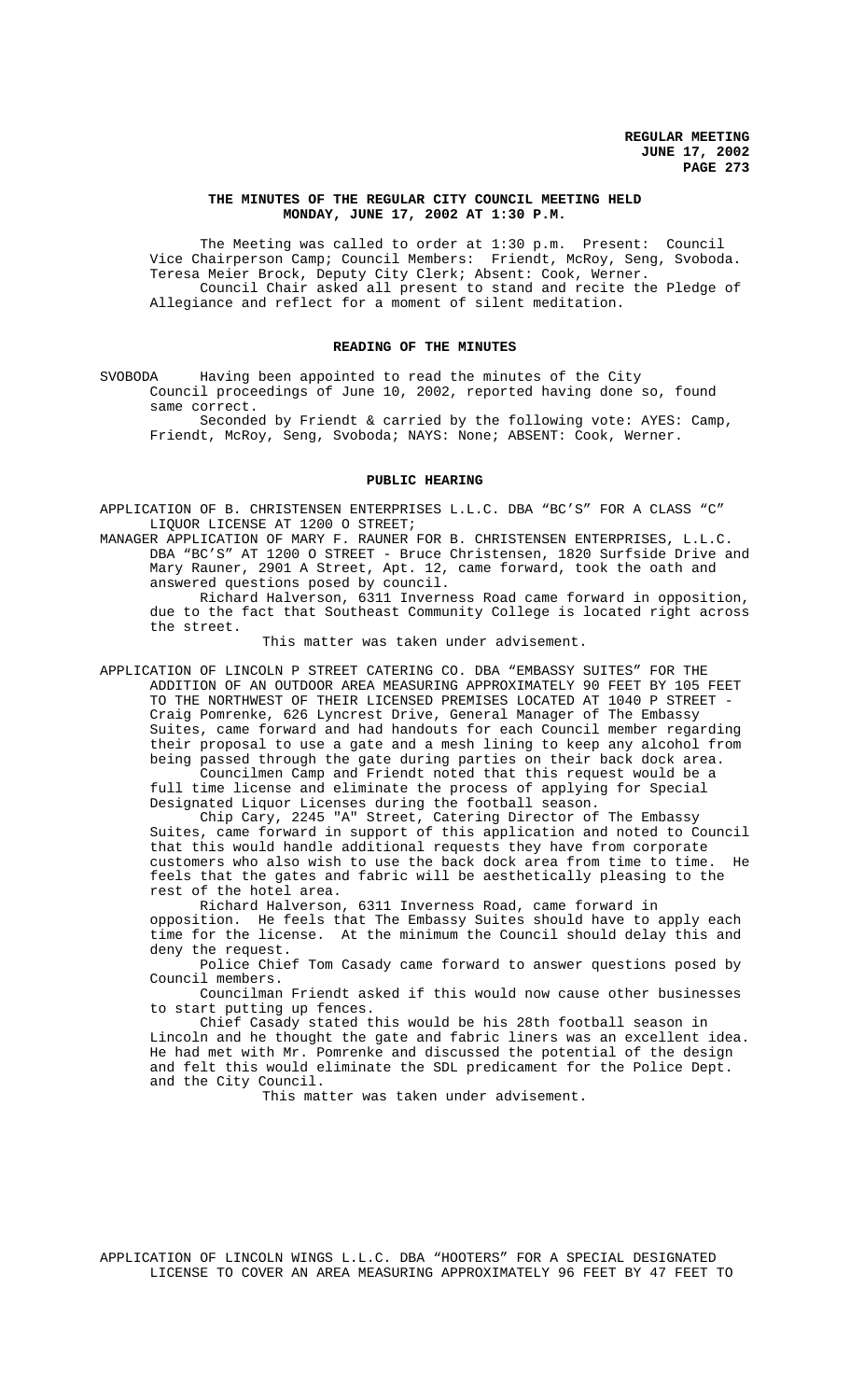THE NORTH AT 6811 O STREET ON JUNE 29, 2002 FROM 8:00 P.M. TO 12:00 A.M. - Brian Clark, 5255 So. 157th Ct., #368, Omaha, NE, came forward representing Hooters. Council Chair Camp asked Mr. Clark what type of event was planned. Mr. Clark replied that this was their annual Sand Volleyball Tournament and they generally have a band as well. This matter was taken under advisement.

APPLICATION OF DENIS M. VONTZ DBA "PIONEERS GOLF COURSE" FOR A SPECIAL DESIGNATED LIQUOR LICENSE FOR THE ENTIRE GOLF COURSE INCLUDING DRIVING RANGE AND BOTH PARKING LOTS AT 3403 W. VAN DORN STREET ON JUNE 29, 2002, FROM 7:00 A.M. TO 8:00 P.M. - Denis Vontz, 7514 Brennan Drive, came forward to explain this SDL was for a golf tournament. This matter was taken under advisement.

CHANGE OF ZONE 3365 - APPLICATION OF WHITEHEAD OIL COMPANY FOR A CHANGE OF ZONE FROM H-1 INTERSTATE COMMERCIAL DISTRICT TO H-3 HIGHWAY COMMERCIAL DISTRICT ON PROPERTY GENERALLY LOCATED AT THE SOUTHEAST CORNER OF N. 27TH STREET AND WHITEHEAD DRIVE - Mark Hunzeker, 530 S. 13th St., Suite B, representing Whitehead Oil, came forward to explain this Change of Zone would help bring the use of this property into conformance with the property immediately across the road from it and to allow for broader range of business use.

This matter was taken under advisement.

- AMENDING THE CORPORATE LIMITS OF THE CITY BY ANNEXING APPROXIMATELY 18.18 ACRES OF PROPERTY GENERALLY LOCATED SOUTH OF WEST ADAMS STREET AND EAST OF N.W. 48TH STREET. (IN CONNECTION W/02-80, 02R-129);
- CHANGE OF ZONE 3353 APPLICATION OF M & S CONSTRUCTION FOR A CHANGE OF ZONE FROM AG AGRICULTURAL DISTRICT TO R-3 RESIDENTIAL DISTRICT ON PROPERTY GENERALLY LOCATED SOUTH OF WEST ADAMS STREET AND EAST OF N.W. 48TH STREET. (IN CONNECTION W/02-79, 02R-129);
- ACCEPTING AND APPROVING THE PRELIMINARY PLAT OF ASHLEY HEIGHTS 1ST ADDITION, INCLUDING EXCEPTIONS TO THE DESIGN STANDARDS TO PERMIT A 19.5' MAN-HOLE DEPTH, OFF-SITE STORM WATER DETENTION, AND N.W. 48TH STREET TO BE BUILT WITHOUT CURB AND GUTTER, ON PROPERTY GENERALLY LOCATED SOUTH OF WEST ADAMS STREET AND EAST OF N.W. 48TH STREET. (IN CONNECTION W/02-79, 02- 80) - Mark Hunzeker, 530 S. 13th St., Suite B, representing M & S Construction, came forward to note this is an addition to the Ashley Heights Subdivision that was approved approximately a year ago. This is the parcel just south of the previous subdivision which permits us to add a street back out onto N.W. 48th Street at West Thatcher, giving us the access that gave rise to a lot of concern about emergency access to the area.

Councilman Friendt asked Nicole Fleck-Tooze of Public Works to come forward for questions. He asked for the waivers to be explained and reason for granting them.

Ms. Fleck-Tooze explained the waivers and why each one was needed for this project.

This matter was taken under advisement.

- SPECIAL PERMIT NO. 1952 APPLICATION OF ROBERT BECK, KIT DIMON, DIANE OLDFATHER, ZANE AND ETHEL FAIRCHILD, ALAN AND JACQUELINE EMBURY, VINCENT AND JANICE GORACKE, AND HERBERT AND BARBARA GRIESS TO DEVELOP HAWKSWOOD ESTATES 1ST ADDITION COMMUNITY UNIT PLAN CONSISTING OF 28 DWELLING UNITS AND A CHURCH ON PROPERTY GENERALLY LOCATED AT S. 70TH STREET AND OLD CHENEY ROAD. (IN CONNECTION W/02R-128);
- ACCEPTING AND APPROVING THE PRELIMINARY PLAT OF HAWKSWOOD ESTATES 1ST ADDITION, INCLUDING WAIVERS OF THE REQUIRED SIDEWALKS ON ONE SIDE OF THE STREETS, PEDESTRIAN WAY EASEMENTS ON BLOCKS LONGER THAN 1,000 FEET, MAXIMUM BLOCK LENGTH, AND THE 3 TO 1 DEPTH TO WIDTH RATIO, ON PROPERTY GENERALLY LOCATED AT S. 70TH STREET AND OLD CHENEY ROAD. (IN CONNECTION W/02R-127) - Kent Seacrest, Seacrest & Kalkowski, 1111 Lincoln Mall, Suite 350, came forward, representing the clients listed for the acreage development. He requested a two week delay on this hearing to finalize an agreement with some of the clients.
	- Mark Hunzeker, 530 S. 13th St., Suite B, came forward and stated the delay did not make a big difference to his clients. This matter was taken under advisement.
- APPROVING THE FISCAL YEAR 2002 ACTION PLAN: ONE YEAR USE OF FUNDS FOR CONSOLIDATED PLAN FOR HUD ENTITLEMENT PROGRAMS - Marc Wullschlager, Urban Development Director, came forward to explain the action plan that needs to be submitted to HUD.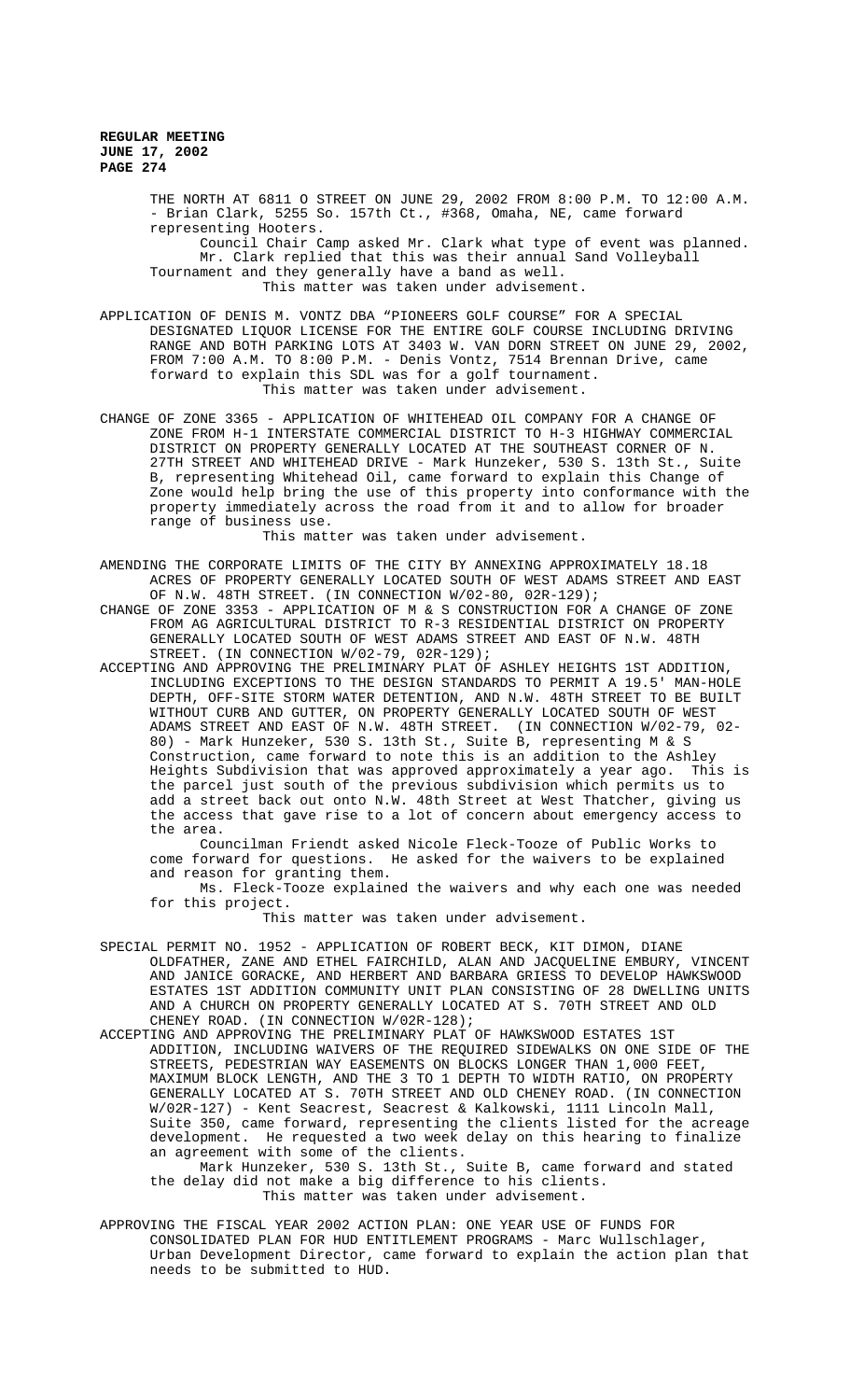Hallie Salem, Urban Development, reviewed a briefing sheet that was submitted to Council members.

Discussion followed.

Troy Gagner, Urban Development, came forward to answer additional questions on the economic development program and the Capital Access Program.

Mike Morosin, 2055 "S" St., Past President of Malone Neighborhood Assoc., came forward to talk about his membership on the loan committee. He explained many of the projects were very worthy of funding. He did suggest that in the reports there needs to be a classification that shows what the funds are allocated for. He suggested the Council should ask for better accountability.

This matter was taken under advisement.

- ACCEPTING THE REPORT OF NEW AND PENDING CLAIMS AGAINST THE CITY AND APPROVING DISPOSITION OF CLAIMS SET FORTH THEREIN FOR THE PERIOD OF MAY 16 - 31, 2002 - Heidi Burklund, 2936 S. 25th Street, came forward to request the Council consider her claim again. She had learned from her insurance company that they were denying her claim and that she did have her car repainted and paid for the expense herself. Dana Roper, City Attorney, has spoken with her and informed her that the company is self-insured up to \$25,000, so they can refuse to pay it, even though the City is named as an insured on the policy. She requested that the City take consideration for this sub-contractor's actions. This matter was taken under advisement.
- APPROVING AN INTERLOCAL AGREEMENT BETWEEN THE CITY AND LINCOLN PUBLIC SCHOOLS TO PROVIDE POLICE OFFICERS AS SCHOOL RESOURCE OFFICERS FOR A THREE YEAR TERM - Councilwoman Seng requested that Chief of Police, Tom Casady come forward to explain what this legislation deals with. He reported that the police department has 8 officers that work in Middle and High<br>Schools and 5 officers that work in elementary schools. This is a Schools and 5 officers that work in elementary schools. renewal of an agreement, that began in 1994, for the officers in the Middle and High Schools. The school district pays a portion of the salary of the officers who are assigned to these positions. This matter was taken under advisement.

**2:43 P.M. BREAK 2:55 P.M. RECONVENED**

## **MISCELLANEOUS BUSINESS**

Craig Groat, 4935 Huntington Ave., came forward to express his opinion about the City Council's lack of adopting a Code of Ethics. This matter was taken under advisement.

#### **\*\* END OF PUBLIC HEARING \*\***

# **COUNCIL ACTION**

# **LIQUOR RESOLUTIONS**

APPLICATION OF B. CHRISTENSEN ENTERPRISES L.L.C. DBA "BC'S" FOR A CLASS "C" LIQUOR LICENSE AT 1200 O STREET - CLERK read the following resolution, introduced by Ken Svoboda, who moved its adoption for approval: A-81543 BE IT RESOLVED by the City Council of the City of Lincoln,

Nebraska:

That after hearing duly had as required by law, consideration of the facts of this application, the Nebraska Liquor Control Act, and the pertinent City ordinances, the City Council recommends that the application of B. Christensen Enterprises L.L.C. dba "BC's" for a Class

"C" liquor license at 1200 O Street, Lincoln, Nebraska, for the license period ending October 31, 2003, be approved with the condition that the premise complies in every respect with all city and state regulations. The City Clerk is directed to transmit a copy of this resolution to the Nebraska Liquor Control Commission.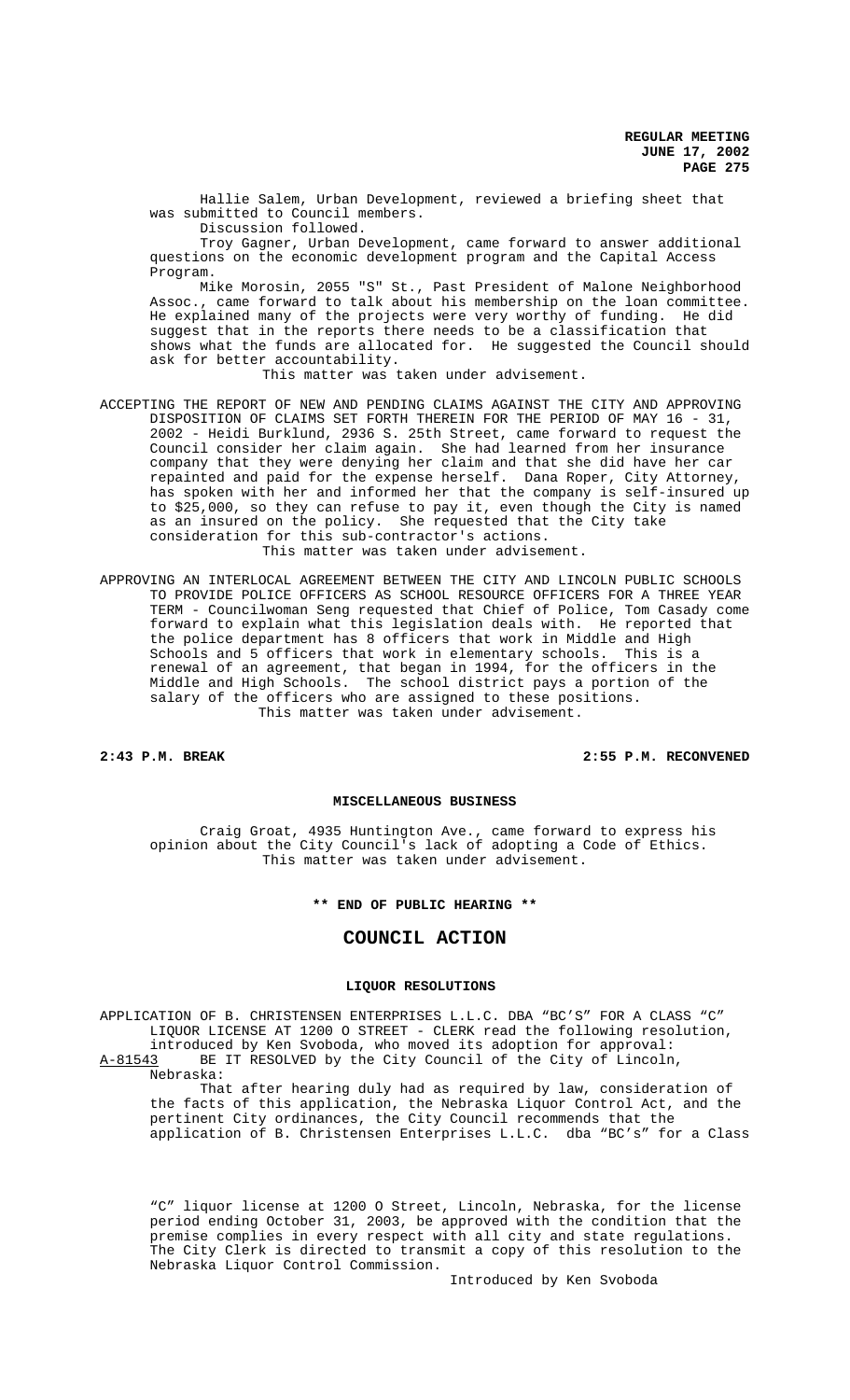> Seconded by Seng & carried by the following vote: AYES: Camp, Friendt, McRoy, Seng, Svoboda; NAYS: None; ABSENT: Cook, Werner.

MANAGER APPLICATION OF MARY F. RAUNER FOR B. CHRISTENSEN ENTERPRISES, L.L.C. DBA "BC'S" AT 1200 O STREET - CLERK read the following resolution, introduced by Ken Svoboda, who moved its adoption for approval:

A-81544 WHEREAS, B. Christensen Enterprises L.L.C. dba "BC's" located at 1200 O Street, Lincoln, Nebraska has been approved for a Retail Class "C" liquor license, and now requests that Mary F. Rauner be named manager;

WHEREAS, Mary F. Rauner appears to be a fit and proper person to manage said business.

NOW, THEREFORE, BE IT RESOLVED by the City Council of the City of Lincoln, Nebraska:

That after hearing duly had as required by law, consideration of the facts of this application, the Nebraska Liquor Control Act, and the pertinent City ordinances, the City Council recommends that Mary F.<br>Rauner be approved as manager of this business for said licensee. The Rauner be approved as manager of this business for said licensee. City Clerk is directed to transmit a copy of this resolution to the Nebraska Liquor Control Commission.

Introduced by Ken Svoboda Seconded by Seng & carried by the following vote: AYES: Camp, Friendt, McRoy, Seng, Svoboda; NAYS: None; ABSENT: Cook, Werner.

APPLICATION OF LINCOLN P STREET CATERING CO. DBA "EMBASSY SUITES" FOR THE ADDITION OF AN OUTDOOR AREA MEASURING APPROXIMATELY 90 FEET BY 105 FEET TO THE NORTHWEST OF THEIR LICENSED PREMISES LOCATED AT 1040 P STREET - CLERK read the following resolution, introduced by Ken Svoboda, who moved its adoption for approval:

A-81545 BE IT RESOLVED by the City Council of the City of Lincoln, Nebraska:

That after hearing duly had as required by law, consideration of the facts of this application, the Nebraska Liquor Control Act, and the pertinent City ordinances, the City Council recommends that the application of Lincoln P Street Catering Co. dba "Embassy Suites" to expand its licensed premises by the addition of an area measuring 90 feet by 105 feet to the northwest of the presently licensed premises located at 1040 P Street, Lincoln, Nebraska, be approved with the condition that the premise complies in every respect with all City and State regulations.

BE IT FURTHER RESOLVED that the City Clerk is directed to transmit a copy of this resolution to the Nebraska Liquor Control Commission. Introduced by Ken Svoboda

Seconded by Seng & carried by the following vote: AYES: Camp, Friendt, McRoy, Seng, Svoboda; NAYS: None; ABSENT: Cook, Werner.

APPLICATION OF LINCOLN WINGS L.L.C. DBA "HOOTERS" FOR A SPECIAL DESIGNATED LICENSE TO COVER AN AREA MEASURING APPROXIMATELY 96 FEET BY 47 FEET TO THE NORTH AT 6811 O STREET ON JUNE 29, 2002 FROM 8:00 P.M. TO 12:00 A.M.

CLERK Read the following resolution, introduced by Ken Svoboda, who moved its adoption for approval:<br>A-81546 BE IT RESOLVED by the City

BE IT RESOLVED by the City Council of the City of Lincoln, Nebraska:

That after hearing duly had as required by law, consideration of the facts of this application, the Nebraska Liquor Control Act, and the pertinent City ordinances, the City Council recommends that the application of Lincoln Wings L.L.C. d/b/a "Hooters" for a Special Designated License to cover an area measuring 96 feet by 47 feet to the north at 6811 O Street, Lincoln, Nebraska, on the 29th day of June, 2002, between the hours of 8:00 p.m. and 12:00 a.m., be approved with the condition that the premise complies in every respect with all City and State regulations and with the following requirements:<br>1. Tdentification to be checked, wristbands requi

1. Identification to be checked, wristbands required on all parties wishing to consume alcohol.

2. Adequate security shall be provided for the event.

- 3. The area requested for the permit shall be separated from the public by a fence or other means.
- 4. Responsible alcohol service practices shall be followed. BE IT FURTHER RESOLVED the City Clerk is directed to transmit a

copy of this resolution to the Nebraska Liquor Control Commission. Introduced by Ken Svoboda

Seconded by Seng & carried by the following vote: AYES: Camp, Friendt, Seng, Svoboda; NAYS: McRoy; ABSENT: Cook, Werner.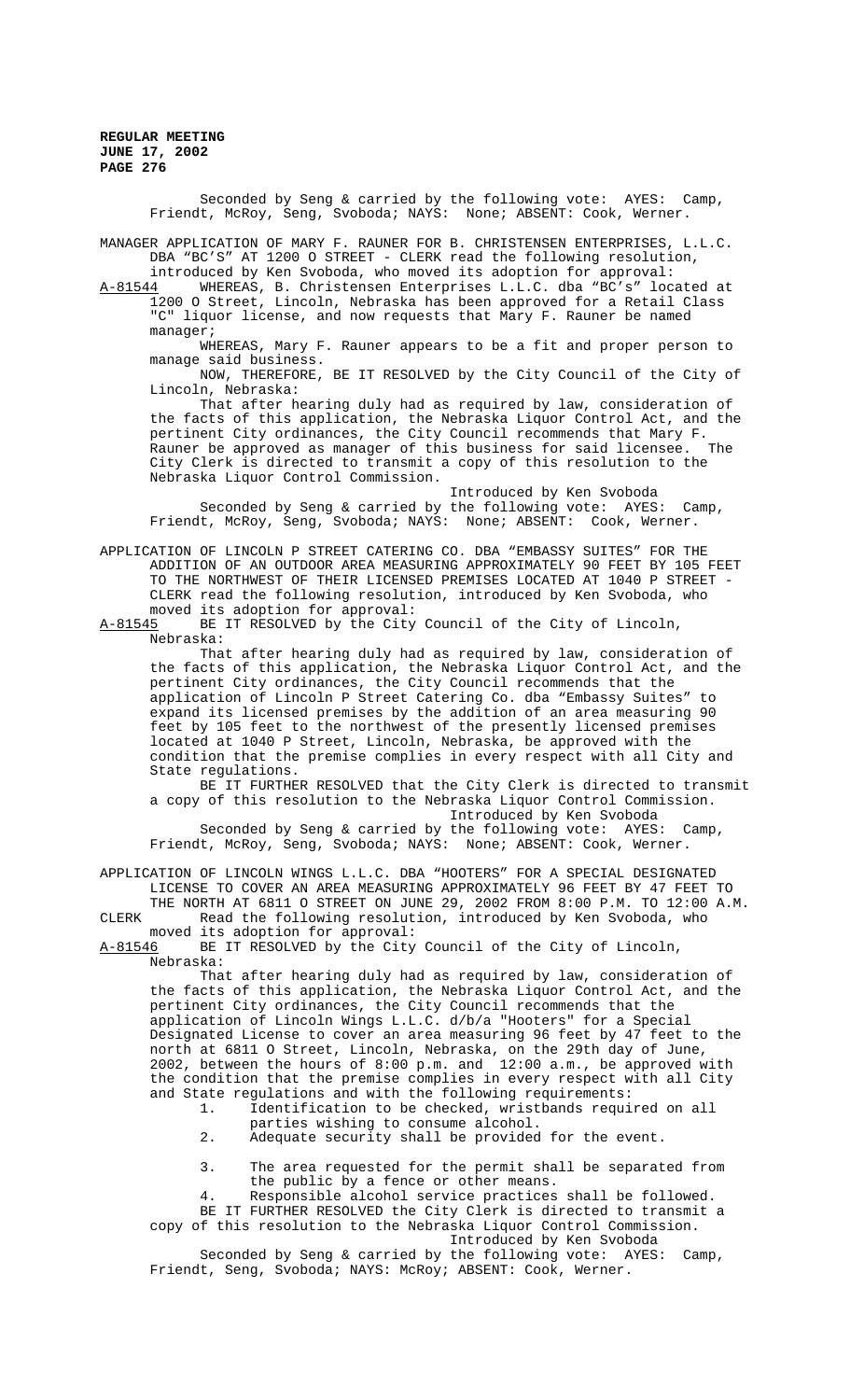APPLICATION OF DENIS M. VONTZ DBA "PIONEERS GOLF COURSE" FOR A SPECIAL DESIGNATED LIQUOR LICENSE FOR THE ENTIRE GOLF COURSE INCLUDING DRIVING RANGE AND BOTH PARKING LOTS AT 3403 W. VAN DORN STREET ON JUNE 29, 2002, FROM 7:00 A.M. TO 8:00 P.M. - CLERK read the following resolution, introduced by Ken Svoboda who moved its adoption for denial.<br>Seconded by Friendt & carried by the following vote: AYES: Camp, Seconded by Friendt & carried by the following vote: AYES: Camp, Friendt, Svoboda; NAYS: McRoy, Seng; ABSENT: Cook, Werner. Due to lack of majority vote, carried over one week to 6/24/02.

## **ORDINANCES - 2ND READING**

- CHANGE OF ZONE 3365 APPLICATION OF WHITEHEAD OIL COMPANY FOR A CHANGE OF ZONE FROM H-1 INTERSTATE COMMERCIAL DISTRICT TO H-3 HIGHWAY COMMERCIAL DISTRICT ON PROPERTY GENERALLY LOCATED AT THE SOUTHEAST CORNER OF N. 27TH STREET AND WHITEHEAD DRIVE - CLERK read an ordinance, introduced by Coleen Seng, an ordinance amending the Lincoln Zoning District Maps attached to and made a part of Title 27 of the Lincoln Municipal Code, as provided by Section 27.05.020 of the Lincoln Municipal Code, by changing the boundaries of the districts established and shown thereon, the second time.
- AMENDING THE CORPORATE LIMITS OF THE CITY BY ANNEXING APPROXIMATELY 18.18 ACRES OF PROPERTY GENERALLY LOCATED SOUTH OF WEST ADAMS STREET AND EAST OF N.W. 48TH STREET. (IN CONNECTION W/02-80, 02R-129) - CLERK read an ordinance, introduced by Coleen Seng, amending Section 2 of Ordinance No. 8730 passed May 17, 1965, as last amended by Section 1 of Ordinance No. 17932 passed November 19, 2001, prescribing and defining the corporate limits of the City of Lincoln and repealing said Section 2 of Ordinance No. 8730 passed May 17, 1965, as last amended by Section 1 of Ordinance No. 17932 passed November 19, 2001, as hitherto existing, the second time.
- CHANGE OF ZONE 3353 APPLICATION OF M & S CONSTRUCTION FOR A CHANGE OF ZONE FROM AG AGRICULTURAL DISTRICT TO R-3 RESIDENTIAL DISTRICT ON PROPERTY GENERALLY LOCATED SOUTH OF WEST ADAMS STREET AND EAST OF N.W. 48TH STREET. (IN CONNECTION W/02-79, 02R-129) - CLERK read an ordinance, introduced by Coleen Seng, amending the Lincoln Zoning District Maps attached to and made a part of Title 27 of the Lincoln Municipal Code, as provided by Section 27.05.020 of the Lincoln Municipal Code, by changing the boundaries of the districts established and shown thereon, the second time.

#### **RESOLUTIONS**

APPLICATION OF ST. THOMAS AQUINAS CHURCH/NEWMAN CENTER FOR ONE RAFFLE AND FIVE LOTTERY PERMITS FOR THE FOLLOWING TIMES: JUNE 1, 2002 TO AUGUST 31, 2002 (RAFFLE); OCTOBER 1, 2002 TO OCTOBER 31, 2002; NOVEMBER 1, 2002 TO NOVEMBER 30, 2002, DECEMBER 1, 2002 TO DECEMBER 31, 2002; JANUARY 1, 2003 TO JANUARY 30, 2003; FEBRUARY 1, 2003 TO FEBRUARY 28, 2003 (LOTTERIES) - CLERK read the following resolution, introduced by Ken Svoboda, who moved its adoption:

A-81547 WHEREAS, St. Thomas Aquinas Church/Newman Center has made application for a permit to conduct five lotteries and one raffle in the City of Lincoln pursuant to Chapter 9.32 of the Lincoln Municipal Code; and

WHEREAS, said application complies with all of the requirements of Section 9.32.030 of the Lincoln Municipal Code.

NOW, THEREFORE, BE IT RESOLVED by the City Council of the City of Lincoln, Nebraska:

That, after public hearing duly had as required by Section 9.32.050 of the Lincoln Municipal Code, the City Council does hereby grant a permit to St. Thomas Aquinas Church/Newman Center to conduct five lotteries and one raffle in the City of Lincoln in accordance with the application filed by Fr. Robert A. Matya. The City Clerk is directed to issue a permit upon the payment by the applicant of the required fee, said permit to be valid only for the specific lotteries and raffles described in said application and only for a period of one year from the date of approval of this resolution. Said permit shall be subject to all of the conditions and requirements of Chapter 9.32 of the Lincoln Municipal Code.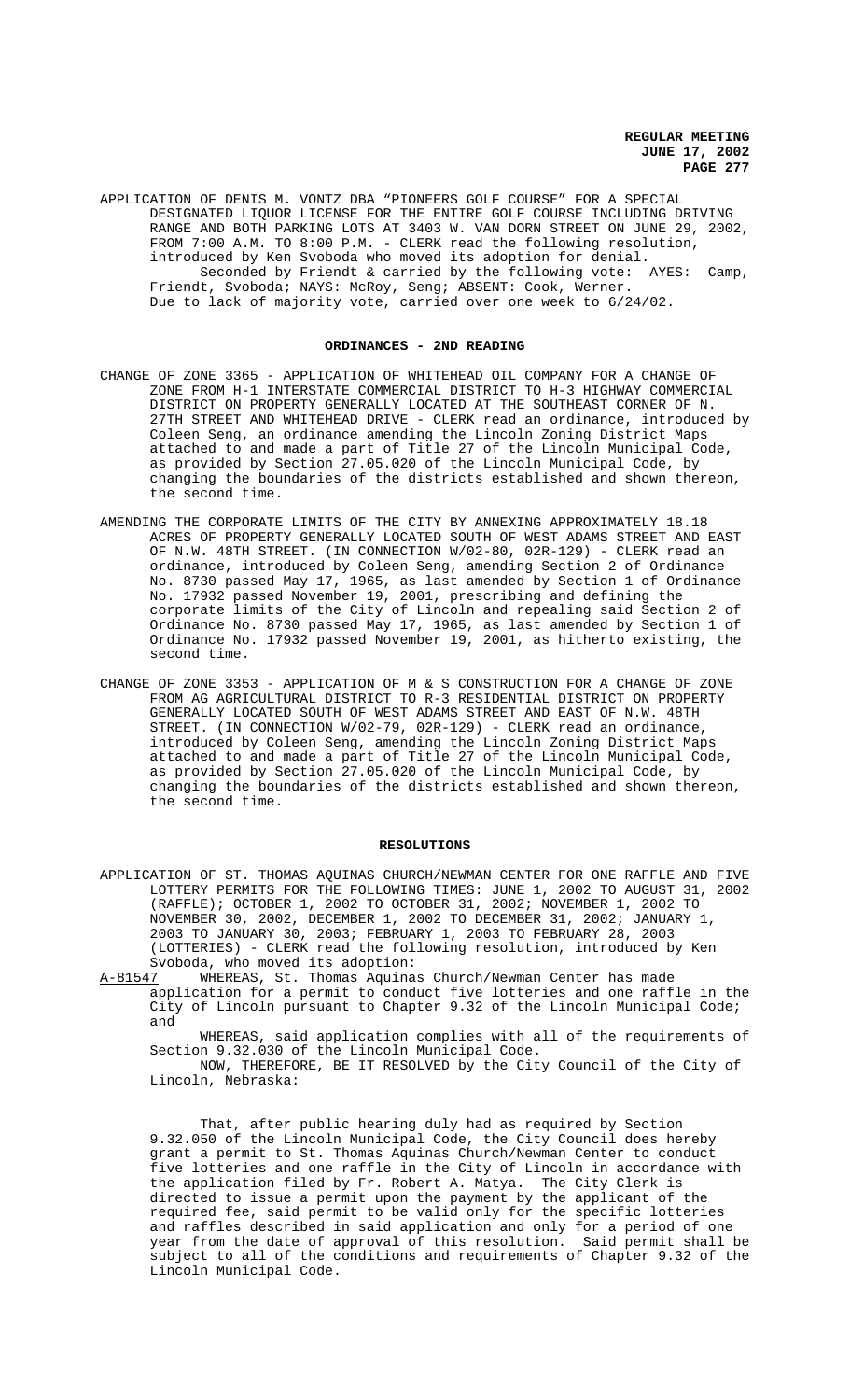BE IT FURTHER RESOLVED that pursuant to Section 9.32.080 of the Lincoln Municipal Code, a tax of 5% is imposed upon the gross proceeds received from the sale of lottery and raffle chances or tickets within the City of Lincoln, which tax shall be due no later than sixty (60) days after the conclusion of each lottery or raffle to be conducted hereunder, and if unpaid at that time, shall thereafter be delinquent. Introduced by Ken Svoboda

Seconded by Seng & carried by the following vote: AYES: Camp, Friendt, McRoy, Seng, Svoboda; NAYS: None; ABSENT: Cook, Werner.

SPECIAL PERMIT NO. 1952 - APPLICATION OF ROBERT BECK, KIT DIMON, DIANE OLDFATHER, ZANE AND ETHEL FAIRCHILD, ALAN AND JACQUELINE EMBURY, VINCENT AND JANICE GORACKE, AND HERBERT AND BARBARA GRIESS TO DEVELOP HAWKSWOOD ESTATES 1ST ADDITION COMMUNITY UNIT PLAN CONSISTING OF 28 DWELLING UNITS AND A CHURCH ON PROPERTY GENERALLY LOCATED AT S. 70TH STREET AND OLD CHENEY ROAD. (IN CONNECTION W/02R-128) - PRIOR to reading:

SENG Moved to delay public hearing and action on Bill. No. 02R-127 for two weeks to 7/1/02. Seconded by Svoboda & carried by the following vote: AYES: Camp, Friendt, McRoy, Seng, Svoboda; NAYS: None; ABSENT: Cook, Werner.

ACCEPTING AND APPROVING THE PRELIMINARY PLAT OF HAWKSWOOD ESTATES 1ST ADDITION, INCLUDING WAIVERS OF THE REQUIRED SIDEWALKS ON ONE SIDE OF THE STREETS, PEDESTRIAN WAY EASEMENTS ON BLOCKS LONGER THAN 1,000 FEET, MAXIMUM BLOCK LENGTH, AND THE 3 TO 1 DEPTH TO WIDTH RATIO, ON PROPERTY GENERALLY LOCATED AT S. 70TH STREET AND OLD CHENEY ROAD. (In connection w/02R-127) PRIOR to reading:

SENG Moved to delay public hearing and action on Bill. No. 02R-128 for two weeks to 7/1/02. Seconded by Svoboda & carried by the following vote: AYES: Camp, Friendt, McRoy, Seng, Svoboda; NAYS: None; ABSENT: Cook, Werner.

ACCEPTING AND APPROVING THE PRELIMINARY PLAT OF ASHLEY HEIGHTS 1ST ADDITION, INCLUDING EXCEPTIONS TO THE DESIGN STANDARDS TO PERMIT A 19.5' MAN-HOLE DEPTH, OFF-SITE STORM WATER DETENTION, AND N.W. 48TH STREET TO BE BUILT WITHOUT CURB AND GUTTER, ON PROPERTY GENERALLY LOCATED SOUTH OF WEST ADAMS STREET AND EAST OF N.W. 48TH STREET. (In connection w/02-79, 02- 80) - PRIOR to reading:

SENG Moved to delay action on Bill. No. 02R-129 for one week to 6/24/02.

Seconded by Svoboda & carried by the following vote: AYES: Camp, Friendt, McRoy, Seng, Svoboda; NAYS: None; ABSENT: Cook, Werner.

APPROVING THE FISCAL YEAR 2002 ACTION PLAN: ONE YEAR USE OF FUNDS FOR CONSOLIDATED PLAN FOR HUD ENTITLEMENT PROGRAMS - CLERK read the following resolution, introduced by Ken Svoboda, who moved its adoption: A-81548 MHEREAS, the City of Lincoln, Nebraska, acting by and through the Mayor as the Chief Executive Officer and the City Council as the Legislative body of this City, with full citizen participation with reference thereto and in full compliance with the U.S. Department of Housing and Urban Development requirements, has prepared the City of Lincoln FY 2002 Action Plan: One Year Use of Funds for HUD Entitlement

Programs under the provisions of 24 C.F.R., Part 91, et al.; and WHEREAS, such plan includes the proposed community development activities and community development objectives, all prepared in full compliance with the requirements, instructions, and recommendations contained in the Community Development Block Grant Regulations, HOME Investment Partnerships Act Regulations, and Emergency Shelter Grant Program Regulations; and

WHEREAS, such plan and the items contained therein and each of them appear to be in the best interest of the City of Lincoln, Nebraska; and

WHEREAS, certain assurances must be incorporated into the City of Lincoln's FY 2002 Action Plan, as prescribed in the Community Development Block Grant Regulations, HOME Investment Partnerships Act Regulations, and Emergency Shelter Grant Regulations and 24 C.F.R., Part 91.

NOW, THEREFORE, BE IT RESOLVED by the City Council of the City of Lincoln, Nebraska:

That the FY 2002 Action Plan, a copy of which is attached hereto, is consistent with the Comprehensive Plan and the Mayor is authorized to submit the FY 2002 Action Plan to the Department of Housing and Urban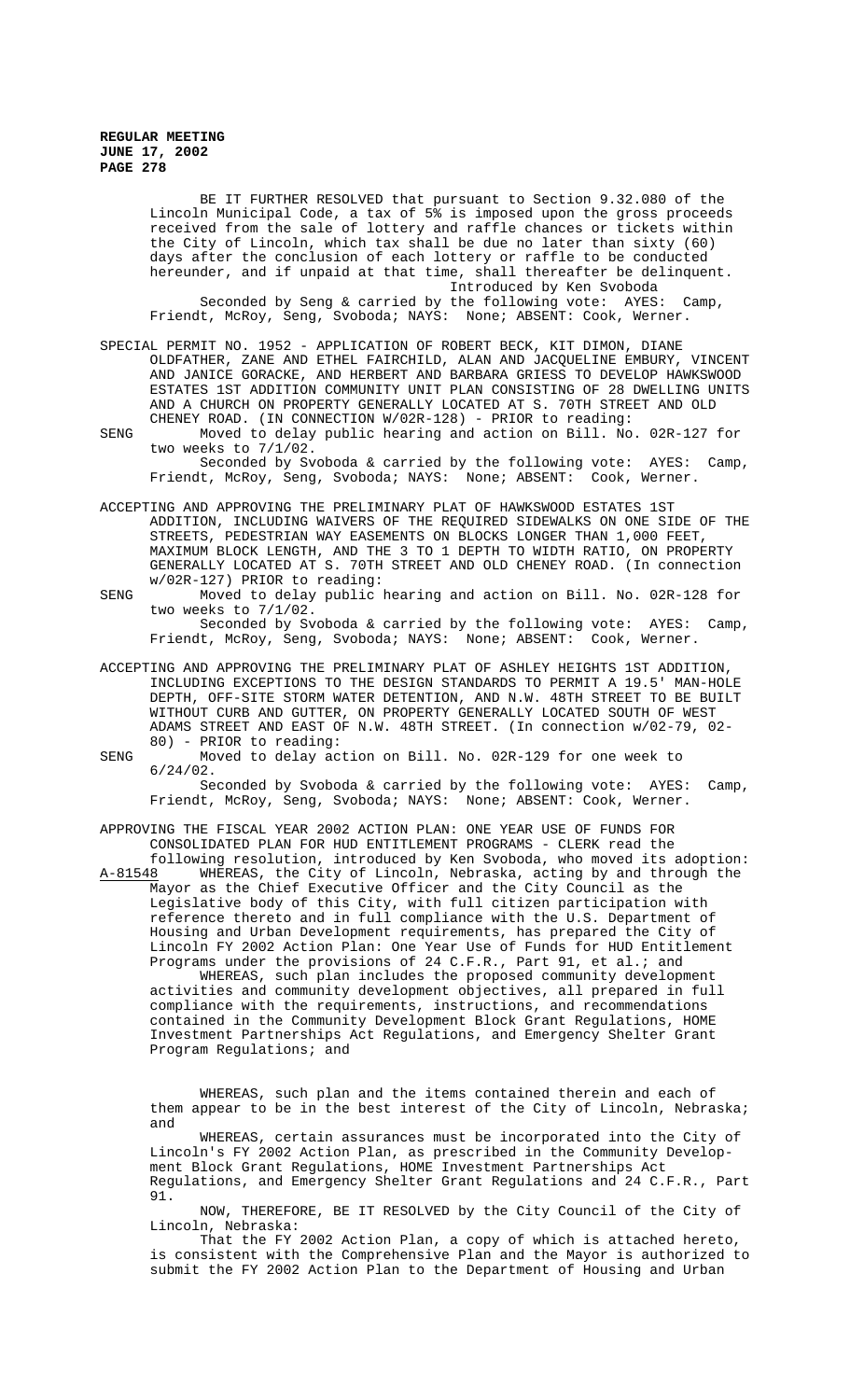Development for total grants for Fiscal Year 2002 in the amount of \$5,360,059 (\$3,339,068 CDBG; \$1,944,991 HOME; and \$76,000 Emergency Shelter Grant) under the provisions of Title I of the Housing and Community Development Act of 1974, as amended, Title II of the Cranston-Gonzalez National Affordable Housing Act of 1990, as amended, Title IV of Subtitle B of the Stewart B. McKinney Homeless Assistance Act of 1988, as amended, and each and every item included therein is hereby approved. The Mayor and other City officials charged with responsibilities pertinent to the proposed certifications are hereby authorized to execute said certifications for and on behalf of the City of Lincoln, Nebraska, and the Mayor is hereby authorized and directed to execute said statement for and on behalf of the City of Lincoln, Nebraska, to submit same to the Secretary of Housing and Urban Development, or his designate, in the form and substance as required by the Community Development Block Grant Regulations, HOME Investment Partnerships Act Regulations, and Emergency Shelter Grant Regulations, and to supplement such Action Plan in any way reasonably required by the Department of Housing and Urban Development to expedite approval of the same.

BE IT FURTHER RESOLVED that the City of Lincoln, Nebraska, hereby assures and certifies that it will comply with the regulations, policies, guidelines, and requirements of Federal Management Circulars 74-4 and 74-7 and OMB Circular A-87 and 24 Code of Federal Regulations, Part 85, as they relate to the Action Plan, acceptance and use of Federal funds for the City's federally-assisted programs.

BE IT FURTHER RESOLVED that the City of Lincoln, Nebraska hereby assures and certifies with respect to the FY 2002 Action Plan that: 1. The City will affirmatively further fair housing.

2. The City has in effect and is following a residential antidisplacement and relocation assistance plan.

3. The City will continue to provide a drug-free workplace by: a. Publishing a statement notifying employees that the unlawful manufacture, distribution, dispensing, possession, or use of a controlled substance is prohibited in the grantee's workplace and specifying the actions that will be taken against employees for

violation of such prohibition;<br>b. Establishing an one Establishing an ongoing drug-free awareness program to inform employees about<br>i. The d

- 
- i. The dangers of drug abuse in the workplace;<br>ii. The grantee's policy of maintaining a drug-The grantee's policy of maintaining a drug-free workplace;

iii. Any available drug counseling, rehabilitation, and employee assistance programs; and

iv. The penalties that may be imposed upon employees for drug abuse violations occurring in the workplace;

c. Making it a requirement that each employee to be engaged in the performance of the grant be given a copy of the statement required by subparagraph  $(1)$ ;

d. Notifying the employee in the statement required by subparagraph (a) that, as a condition of employment under the grant, the employee will:

i. Abide by the terms of the statement; and<br>ii. Notify the employer in writing of his or

Notify the employer in writing of his or her conviction for a violation of a criminal drug statute occurring in the workplace no later than five calendar days after such conviction;

e. Notifying the agency in writing, within ten calendar days after receiving notice under subparagraph d.ii. from an employee or otherwise receiving actual notice of such conviction. Employers of convicted employees must provide notice, including position title, to

every grant officer or other designed on whose grant activity the convicted employee was working, unless the Federal agency has designated a central point for the receipt of such notices. Notice shall include the identification number(s) of each affected grant;

f. Taking one of the following actions, within 30 calendar days of receiving notice under subparagraph d.ii., with respect to any employee who is so convicted -<br>i. Taking appro

- Taking appropriate personnel action against such an employee, up to and including termination, consistent with the requirements of the Rehabilitation Act of 1973, as amended; or
- ii. Requiring such employee to participate satisfactorily in a drug abuse assistance or rehabilitation program approved for such purposes by a federal, state, or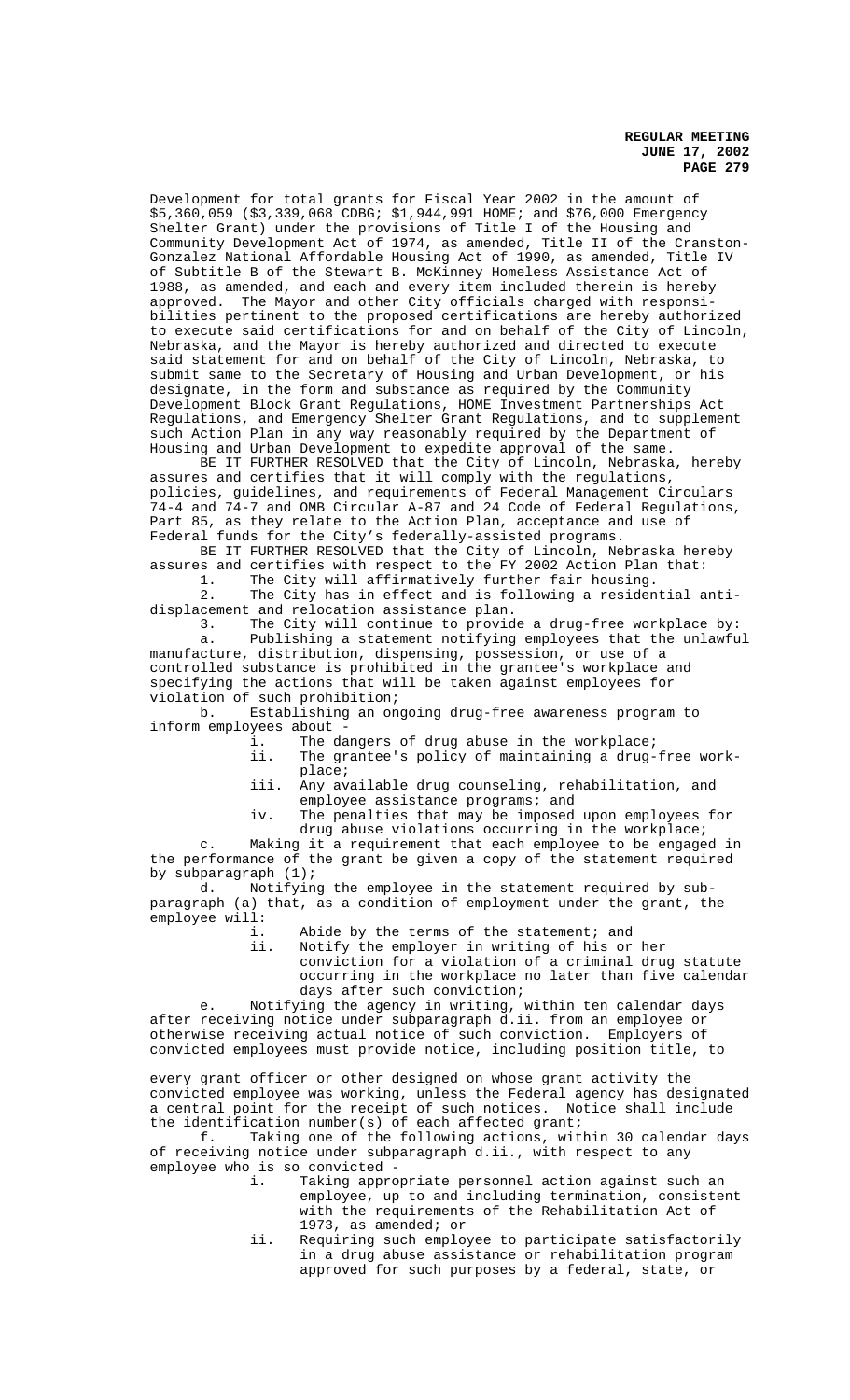> local health, law enforcement, or other appropriate agency;

g. Making a good faith effort to continue to maintain a drugfree workplace through implementation of subparagraphs a, b, c, d, e, and f.

4. The City will comply with restrictions on lobbying required by 24 CFR part 87, together with disclosure forms if required by that part. The City further certifies that to the best of the City's knowledge and belief:

No federal appropriated funds have been paid or will be paid, by or on behalf of the City, to any person for influencing or attempting to influence any officer or employee of an agency, a member of Congress, an officer or employee of Congress, or an employee of a member of Congress in connection with the awarding of any federal contract, the making of any federal grant, the making of any federal loan, the entering into of any cooperative agreement, and the extension, continuation, renewal, amendment, or modification of any federal contract, grant, loan, or cooperative agreement;

b. If any funds other than federal appropriated funds have been paid or will be paid to any person for influencing or attempting to influence an officer or employee of any agency, a member of congress, an officer or employee of Congress, or an employee of a member of Congress in connection with this federal contract, grant, loan, or cooperative agreement, it will complete and submit Standard Form-LLL, "Disclosure Form to Report Lobbying," in accordance with its instructions; and

c. The City will require that the language of paragraph 4 of this certification be included in the award documents for all subawards at all tiers (including subcontracts, subgrants, and contracts under grants, loans, and cooperative agreements) and that all subrecipients shall certify and disclose accordingly.

5. The City possesses legal authority under state and local law to make a grant submission and to carry out the proposed community development and housing program for which it is seeking funding in accordance with applicable HUD regulations. By passage of this resolution, the Mayor, as the official representative of the City of Lincoln is hereby authorized to submit the Action Plan, including all the understandings and assurances contained therein. Further the Mayor is hereby directed and authorized to act in connection with the submission of the Action Plan and to provide such additional information as may be required.

6. The housing activities to be undertaken with CDBG, HOME, and ESG funds are consistent with the City's strategic plan.

7. The City will comply with the acquisition and relocation requirements of the Uniform Relocation Assistance and Real Property Acquisition Policies Act of 1970, as amended, as required under 24 C.F.R. § 570.606(b) and Federal implementing regulations; and the requirements in 24 C.F.R. § 570.606(c) governing the residential antidisplacement and relocation assistance plan under Section 104(d) of the Act (including a certification that the grantee is following such a plan); and the relocation requirements of 24 C.F.R. § 570.606(d) governing optional relocation assistance under Section 105(a)(11) of the Act.

8. The City will comply with Section 3 of the Housing and Urban Development Act of 1968 (12 U.S.C. 1701a) and implementing regulations at 24 CFR Part 135.

BE IT FURTHER RESOLVED that the City of Lincoln hereby assures and certifies with respect to the Community Development Block Grant program portion of the FY 2001 Action Plan that:

1. The City is in full compliance and following a detailed citizen participation plan that satisfies the requirement of 24 CFR § 91.105 and which:

a. Provides for and encourages citizen participation, with particular emphasis on participation by persons of low and moderate income who are residents of slum and blighted areas and of areas in which funds are proposed to be used, and provides for participation of residents in low and moderate income neighborhoods as defined by the City;

b. Provides citizens with reasonable and timely access to local meetings, information, and records relating to the City's proposed use of funds, as required by the regulations of the Secretary, and relating to the actual use of funds under the Act;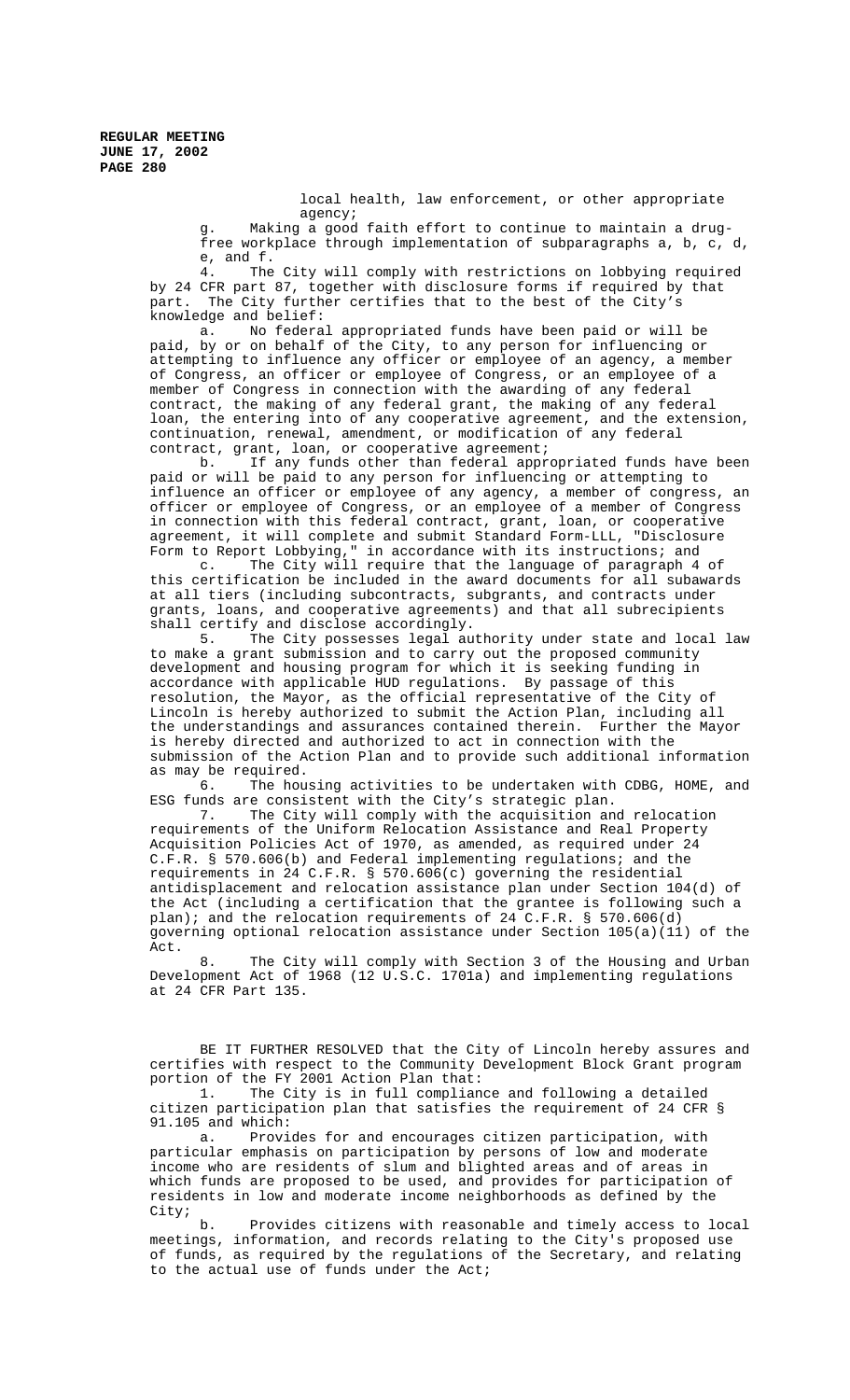c. Provides for technical assistance to groups representative of persons of low and moderate income that request such assistance in developing proposals with the level and type of assistance to be determined by the grantee;

d. Provides for public hearings to obtain citizen views and to respond to proposals and questions at all stages of the community development program, including at least the development of needs, the review of proposed activities, and review of program performance, which hearings shall be held after adequate notice, at times and locations convenient to potential or actual beneficiaries, and with accommodation for the handicapped;

e. Provides for a timely written answer to written complaints and grievances, within 15 working days where practicable; and

f. Identifies how the needs of non-English speaking residents will be met in the case of public hearings where a significant number of non-English speaking residents can be reasonably expected to participate;

2. The City's consolidated housing and community development plan identifies community development and housing needs and specifies both short-term and long-term community development objectives that have been in accordance with the primary objective of the statute authorizing the CDBG Program, as described in 24 CFR 570.2 and the requirements of

24 CFR Part 91 Subpart C and 24 CFR Part 570. The City is following a current HUD approved consolidated plan.

4. The City has developed its final statement of projected use of funds so as to give maximum feasible priority to activities which benefit low and moderate income families or aid in the prevention or elimination of slums or blight; (the final statement of projected use of funds may also include activities which the grantee certifies are designed to meet other community development needs having a particular urgency because existing conditions pose a serious and immediate threat to the health or welfare of the community, and other financial resources are not available); except that the aggregate use of CDBG funds received under Section 106 of the Act and, if applicable, under Section 108 of the Act, during program year 2002 shall principally benefit persons of low and moderate income in a manner that ensures that not less than 70 percent of such funds are used for activities that benefit such persons during such period.

The City will not attempt to recover any capital costs of public improvements assisted in whole or in part with funds provided under Section 106 of the Act or with amounts resulting from a guarantee under Section 108 of the Act by assessing any amount against properties owned and occupied by persons of low and moderate income, including any fee charged or assessment made as a condition of obtaining access to such public improvements, unless:

a. Funds received under Section 106 of the Act are used to pay the proportion of such fee or assessment that relates to the capital costs of such public improvements that are financed from revenue sources other than under Title I of the Act; or

b. For purposes of assessing any amount against properties owned and occupied by persons of moderate income, the City certifies to the Secretary that it lacks sufficient funds received under Section 106 of the Act to comply with the requirements of subparagraph (1) above.

5. The City has adopted and is enforcing:

a. A policy prohibiting the use of excessive force by law enforcement agencies within its jurisdiction against any individuals engaged in non-violent civil rights demonstrations; and

b. A policy of enforcing applicable state and local laws against physically barring entrance to or exit from a facility or location which is the subject of such non-violent civil rights demonstrations within its jurisdiction.

6. The City will conduct and administer the grant in compliance with Title VI of the Civil Rights Act of 1964 (Public Law 88-352, 42 U.S.C. 2000d et seq.), the Fair Housing Act (42 U.S.C. 3601-19), and implementing regulations.

7. The City's notification, inspection, testing and abatement procedures concerning lead-based paint will comply with 24 C.F.R. § 570.608.

8. The City will comply with all applicable law.

BE IT FURTHER RESOLVED that the City of Lincoln hereby assures and certifies with respect to the Emergency Shelter Grant Program portion of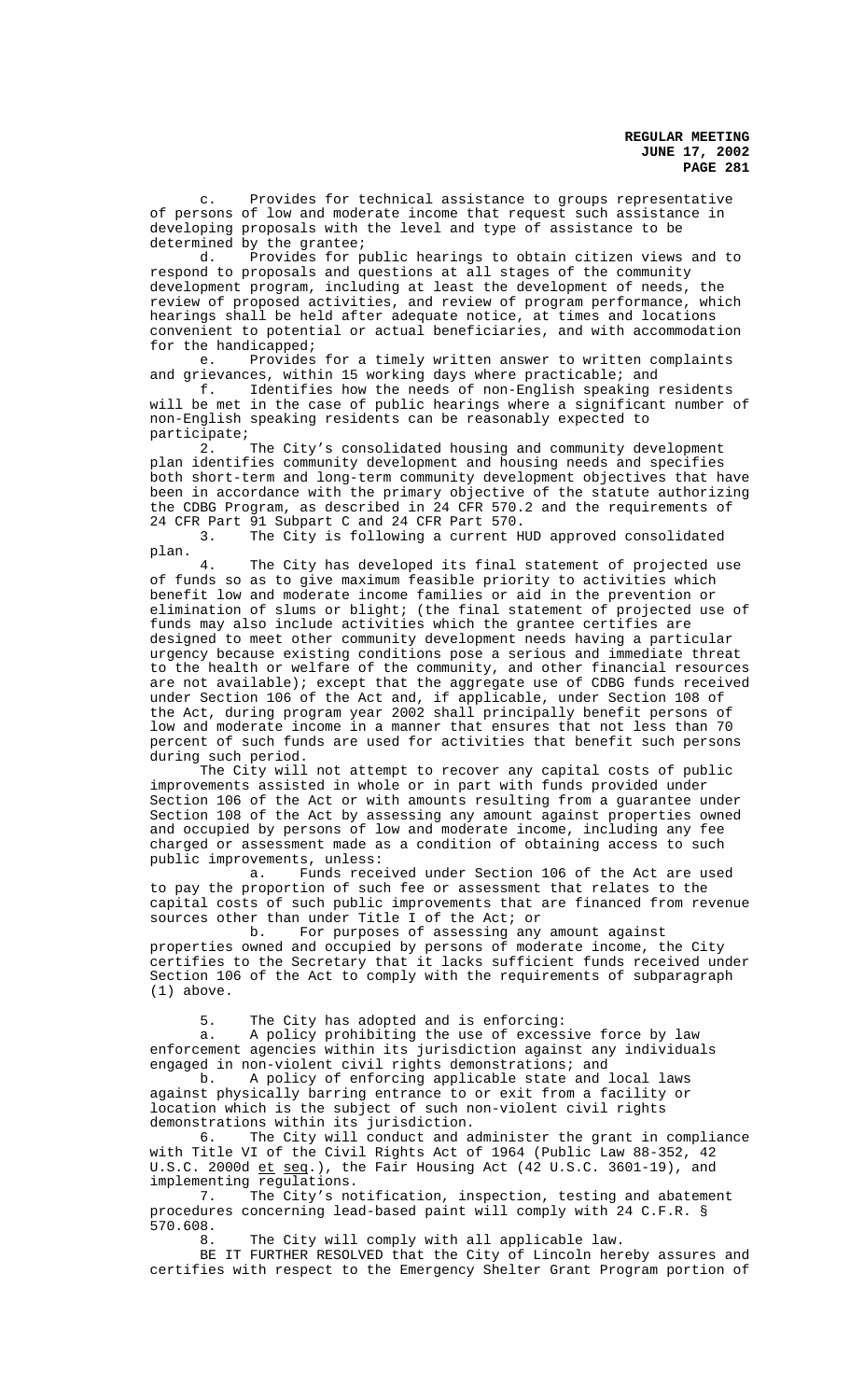the FY 2002 Action Plan that:

1. In the case of assistance involving major rehabilitation or conversion, the City will maintain any building for which assistance is used under the ESG program as a shelter for homeless individuals and families for not less than a 10-year period;

2. In the case of assistance involving rehabilitation less than that covered under paragraph (1), the City will maintain any building for which assistance is used under the ESG program as a shelter for homeless individuals and families for not less than a three-year period;<br>3. In the case of assistance involving essential services

In the case of assistance involving essential services (including but not limited to employment, health, drug abuse, or education) or maintenance, operation, insurance, utilities and furnishings, the City will provide services or shelter to homeless individuals and families for the period during which the ESG assistance is provided, without regard to a particular site or structure as long as the same general population is served;

4. Any renovation carried out with ESG assistance shall be sufficient to ensure that the building involved is safe and sanitary;

5. The City will assist homeless individuals in obtaining appropriate supportive services, including permanent housing, medical and mental health treatment, counseling, supervision, and other services essential for achieving independent living, and other Federal, State, local, and private assistance available for such individuals;<br>6. The City will obtain matching amounts required une

The City will obtain matching amounts required under 24  $C.F.R.$  §576.71 (redesignated to § 576.51);<br>The City will develop and impl

The City will develop and implement procedures to ensure the confidentiality of records pertaining to any individual provided family violence prevention or treatment services under any project assisted under the ESG program, including protection against the release of the address or location of any family violence shelter project except with the written authorization of the person responsible for the operation of that shelter;

8. To the maximum extent practicable, the City will involve, through employment, volunteer services, or otherwise, homeless individuals and families in constructing, renovating, maintaining, and operating facilities assisted under this program, in providing services assisted under the program, and in providing services for occupants of facilities assisted under the program; and<br>9. The City is following a current

The City is following a current HUD-approved consolidated plan.

BE IT FURTHER RESOLVED that the City of Lincoln hereby assumes and certifies with respect to the HOME program portion of the FY 2002 Action Plan that:

1. The tenant-based assistance is an essential element of its consolidated plan;

2. The City is using and will use HOME funds for eligible activities and costs, as described in §§ 92.205 through 92.209 of 24 C.F.R., Subtitle A, and that it is not using and will not use HOME funds for prohibited activities, as described in § 92.214 of 24 C.F.R. Subtitle A;

3. The before committing funds to a project, the City will evaluate the project in accordance with guidelines that it adopts for this purpose and will not invest any more HOME funds in combination with other federal assistance than is necessary to provide affordable housing.

Introduced by Ken Svoboda Seconded by Seng & carried by the following vote: AYES: Camp, Friendt, McRoy, Seng, Svoboda; NAYS: None; ABSENT: Cook, Werner.

ACCEPTING THE REPORT OF NEW AND PENDING CLAIMS AGAINST THE CITY AND APPROVING DISPOSITION OF CLAIMS SET FORTH THEREIN FOR THE PERIOD OF MAY 16 - 31, 2002 - PRIOR to reading:

McROY Moved to separate Burklund claim out for consideration.

Seconded by Seng & carried by the following vote: AYES: Camp, Friendt, McRoy, Seng, Svoboda; NAYS: None; ABSENT: Cook, Werner. Moved to approve Burklund claim.

Seconded by Friendt & both motion and second was withdrawn. SENG Moved to delay Burklund claim for one week.

Seconded by Svoboda & carried by the following vote: AYES: Camp, Friendt, McRoy, Seng, Svoboda; NAYS: None; ABSENT: Cook & Werner.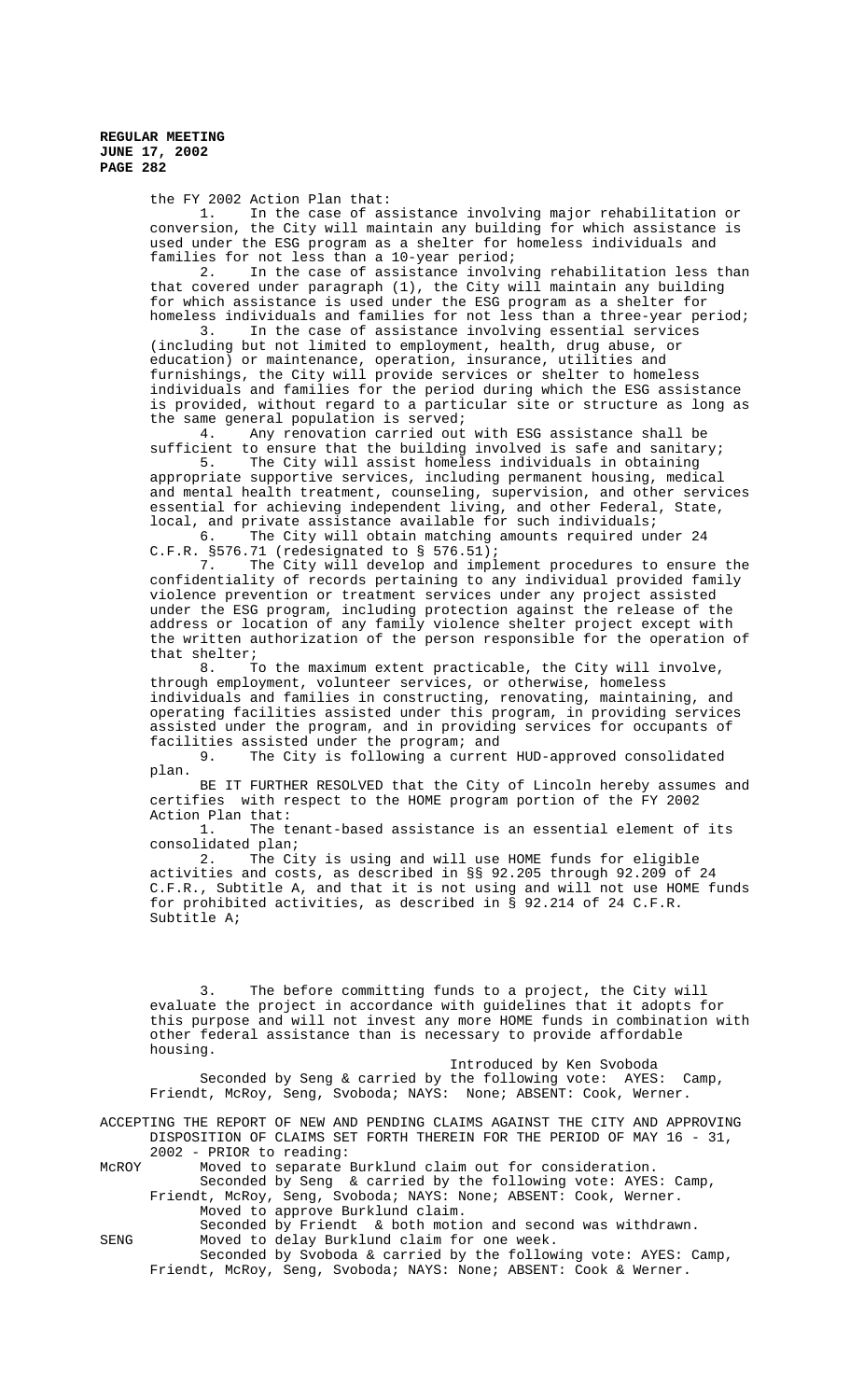CLERK Read the following resolution, introduced by Ken Svoboda, who moved its adoption, as amended:

A-81549 BE IT RESOLVED by the City Council of the City of Lincoln, Nebraska:

That the claims listed in the attached report, marked as Exhibit "A", dated June 3, 2002, of various new and pending tort claims filed against the City of Lincoln with the Office of the City Attorney or the Office of the City Clerk, as well as claims which have been disposed of, are hereby received as required by Neb. Rev. Stat. § 13-905 (Reissue 1997). The dispositions of claims by the Office of the City Attorney, as shown by the attached report, are hereby approved:

| DENIED                               |          | ALLOWED                                   |            |
|--------------------------------------|----------|-------------------------------------------|------------|
| Heidi J. Burklund                    |          | <del>\$ 1,441.80</del> Michael Harwood    | \$1,250.00 |
| Erik Paik                            |          | 2,300.00 Karen Carder                     | 330.00     |
| Laura J. LeFrois & Laura J. LeFrois  |          | Richard C. Nesiba                         | 5,191.74   |
| o/b/o her minor child, Matthew Young |          | 614.95 Victor Gayed                       | 1,418.87   |
| Terry S. Henninger                   |          | 1,314.61 Eugene L. Jones & Alice L. Jones |            |
| Ella Banks Barbee                    |          | 75,000.00 (Jones Apartments)              | 3,015.26   |
| Mohamed A. El-Tabech                 |          | NAS* Larry & Connie Gaskill               | 545.95     |
| Christopher J. Colbert               |          | 2,000.00 Donlynn C. Rice                  | 239.54     |
| Laurie Drake                         | 1,322.10 |                                           |            |
|                                      |          |                                           |            |

\* NAS

The City Attorney is hereby directed to mail to the various claimants listed herein a copy of this resolution which shows the final disposition of their claim.

 Introduced by Ken Svoboda Seconded by Seng & carried by the following vote: AYES: Camp, Friendt, McRoy, Seng, Svoboda; NAYS: None; ABSENT: Cook, Werner.

APPROVING AN INTERLOCAL AGREEMENT BETWEEN THE CITY AND LINCOLN PUBLIC SCHOOLS TO PROVIDE POLICE OFFICERS AS SCHOOL RESOURCE OFFICERS FOR A THREE YEAR TERM - CLERK read the following resolutions, introduced by Ken Svoboda, who moved its adoption:<br>A-81550 WHEREAS, the City

WHEREAS, the City of Lincoln and School District No. 1, Lincoln Public Schools, have previously entered into an Interlocal Agreement under which the City would provide School Resource Officers supplied by the Lincoln Police Department to serve the public high schools and middle schools in the Lincoln Public School System; and

WHEREAS, said Agreement provides that the Lincoln Public School System has requested the following number of School Resource Officers be assigned/provided: Eight (8) officers during the 2001-2002 school year with a maximum of \$260,899.50 for the eight officers; Nine (9) officers during the 2002-2003 school year with a maximum of \$293,511.96 for the nine officers; and ten (10) officers during the 2003-2004 school year with a maximum of \$326,124.40 for the ten officers.

NOW, THEREFORE, BE IT RESOLVED by the City Council of the City of Lincoln, Nebraska:

That the attached "Contract for Interlocal Services and Cooperation," under which the City of Lincoln will assign Lincoln Police Officers as School Resource Officers to serve the public high schools and middle schools in the Lincoln Public School System and providing that the Lincoln Public School System will pay \$32,612.44 annually for each School Resource Officer, is hereby approved and the Mayor is authorized to execute said Interlocal Agreement on behalf of the City.

The City Clerk is directed to return one fully executed copy of said Interlocal Agreement to Lincoln Public Schools, Attention Phil Schoo, Superintendent, one copy to the Lincoln Police Department, and one copy to the Finance Director.

Introduced by Ken Svoboda Seconded by Seng & carried by the following vote: AYES: Camp, Friendt, McRoy, Seng, Svoboda; NAYS: None; ABSENT: Cook, Werner.

# APPROVING A THREE-YEAR CONTRACT BETWEEN HOUCK MOTOR COACH ADVERTISING, INC. AND THE CITY OF LINCOLN D/B/A STARTRAN FOR PROVIDING TRANSIT ADVERTISING SERVICES - CLERK read the following resolution, introduced by Ken Svoboda, who moved its adoption:<br>A-81551 BE IT RESOLVED by the City

BE IT RESOLVED by the City Council of the City of Lincoln, Nebraska:

That the attached agreement between Houck Motor Coach Advertising, Inc. and the City of Lincoln, dba StarTran, under which Houck Motor Coach Advertising will provide a transit advertising program for a period of three years upon the terms and conditions as set forth in said Agreement for Transit Advertising Services, is hereby approved and the Mayor is authorized to execute the same on behalf of the City. The City Clerk is directed to transmit one copy of said agreement

to the Purchasing Department for delivery to Houck Motor Coach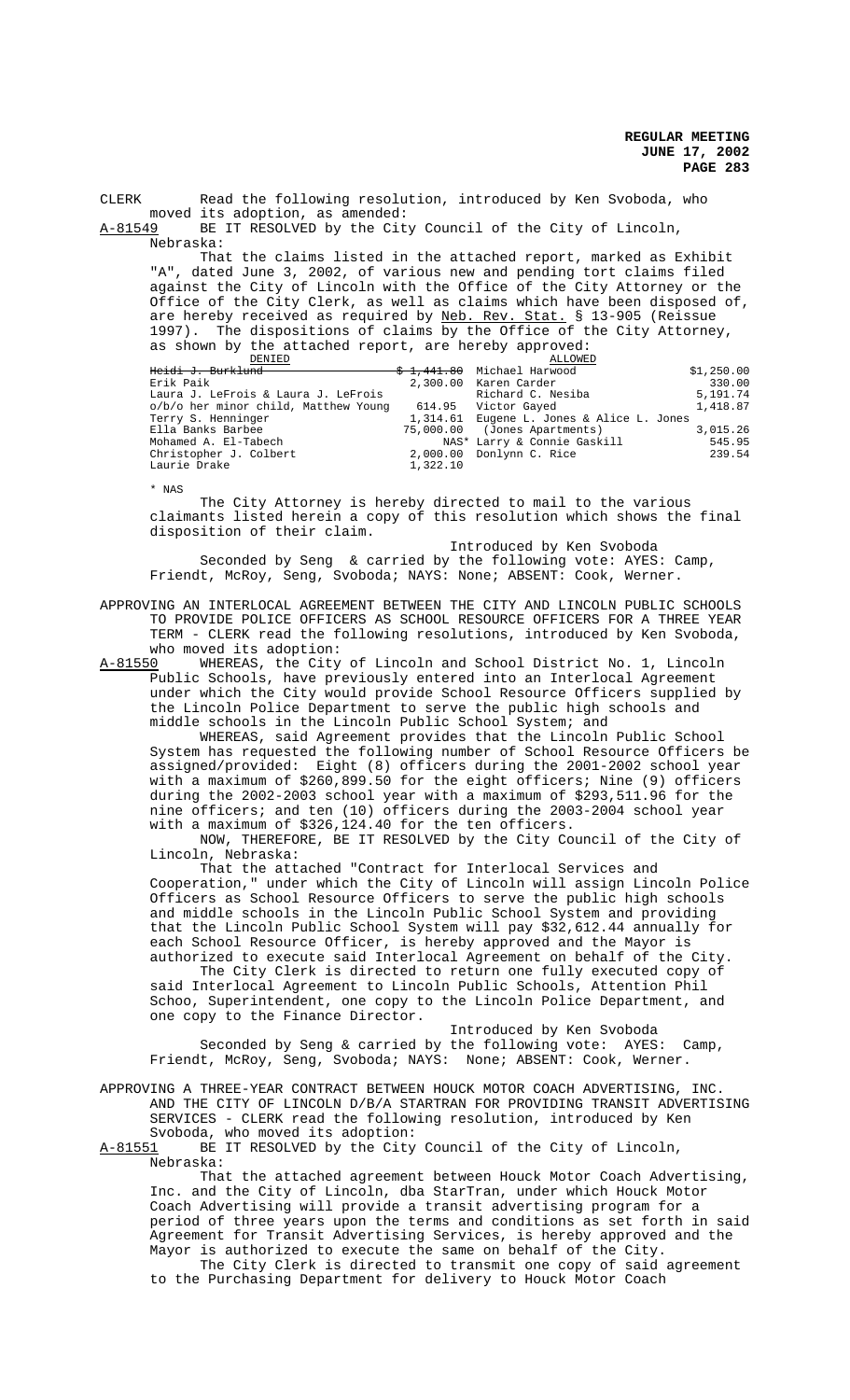Advertising and one copy of said agreement to StarTran.

Introduced by Ken Svoboda

Seconded by Seng & carried by the following vote: AYES: Camp, Friendt, McRoy, Seng, Svoboda; NAYS: None; ABSENT: Cook, Werner.

SETTING THE HEARING DATE OF MONDAY, JULY 1, 2002 AT 1:30 P.M. FOR THE APP. OF MISSION 3, LLC DBA U-STOP FOR A CLASS D LIQUOR LICENSE, LOCATED AT 110 WEST "O" STREET - CLERK read the following resolution, introduced by Ken Svoboda, who moved its adoption:<br>A-81552 BE IT RESOLVED by the City

BE IT RESOLVED by the City Council, of the City of Lincoln, that a hearing date is hereby fixed for <u>Mon., July 1, 2002 at 1:30 p.m.</u> or as soon thereafter as possible in the City Council Chambers, County-City Building, 555 S. 10th St., Lincoln, NE, for the purpose of considering the Application of Mission 3, LLC dba U-STOP for a Class D Liquor license located at 110 West "O" Street.

If the Police Dept. is unable to complete the investigation by said time, a new hearing date will be set.

Introduced by Ken Svoboda Seconded by Seng & carried by the following vote: AYES: Camp, Friendt, McRoy, Seng, Svoboda; NAYS: None; ABSENT: Cook, Werner.

SETTING THE HEARING DATE OF MONDAY, JULY 1, 2002 AT 1:30 P.M. FOR THE MGR. APP. OF MARJORIE I. TYLER FOR WEST "O" PNP INC DBA PETRO SPORT LOCATED AT 2000 WEST "O" STREET - CLERK read the following resolution,

introduced by Ken Svoboda, who moved its adoption:<br>A-81553 BE IT RESOLVED by the City Council, of the C BE IT RESOLVED by the City Council, of the City of Lincoln, that a hearing date is hereby fixed for Mon., July 1, 2002 at 1:30 p.m. or as soon thereafter as possible in the City Council Chambers, County-City Building, 555 S. 10th St., Lincoln, NE, for the purpose of considering the Manager Application of Marjorie I. Tyler for West "O" PNP Inc. dba Petro Sport located at 2000 West "O" Street.

If the Police Dept. is unable to complete the investigation by said time, a new hearing date will be set.

Introduced by Ken Svoboda Seconded by Seng & carried by the following vote: AYES: Camp, Friendt, McRoy, Seng, Svoboda; NAYS: None; ABSENT: Cook, Werner.

SPECIAL PERMIT 1951 - APPLICATION OF HARTLAND HOMES INC. TO DEVELOP HARTLAND HOMES SOUTHWEST COMMUNITY UNIT PLAN FOR 120 MULTIPLE FAMILY UNITS, 186 SINGLE FAMILY UNITS AND 59 UNASSIGNED UNITS, ON PROPERTY GENERALLY LOCATED AT S.W. 27TH STREET AND SOUTH STREET. (In connection w/02-69, 02-70, 02R-121) - CLERK read the following resolution, introduced by Coleen Seng, who moved its adoption:

A-81555 WHEREAS, Hartland Homes, Inc. has submitted an application designated as Special Permit No. 1951 for authority to develop Hartland Homes Southwest Community Unit Plan on property located at S.W. 27th Street and South Street, and legally described to wit:

Lots 38 and 39 I.T., and all of Blocks 13, 14, 15, 16, 17, 18, 19, and 20, and Lots 1 through 5, Block 37, and all of Block 38, 39, and 40, Hawthorne Addition together with adjacent streets and alleys, except for Southwest 27th Street, West South Street, and the east-west alley of Block 37, all being located in the West Half of the Northwest Quarter of Section 33, Township 10 North, Range 6 East of the 6th P.M., Lincoln, Lancaster County, Nebraska, more particularly described as follows: Beginning at the northwest corner of said Lot 38 Irregular tract, said point being on the west line of said West Half of the Northwest Quarter; thence on the north line of said Lot 38, on an assigned bearing of north 89 degrees 41 minutes 55 seconds east, 1326.76 feet to the northeast corner of said Lot 38; thence on the east line of said West Half, south 00 degrees 10 minutes 26 seconds east, 1784.05 feet, to a point on the north line of West South Street; thence on said north line, south 89 degrees 28 minutes 03 seconds west, 1036.21 feet, to a point on the west line of Lowell Avenue; thence on said west line, north 00 degrees 31 minutes 03 seconds west, 139.00 feet, to a point on the north line of the east-west alley in Block 37 extended easterly; thence on said north line of alley, south 89 degrees 28 minutes 03 seconds west, 261.00 feet, to a point on the east line of Southwest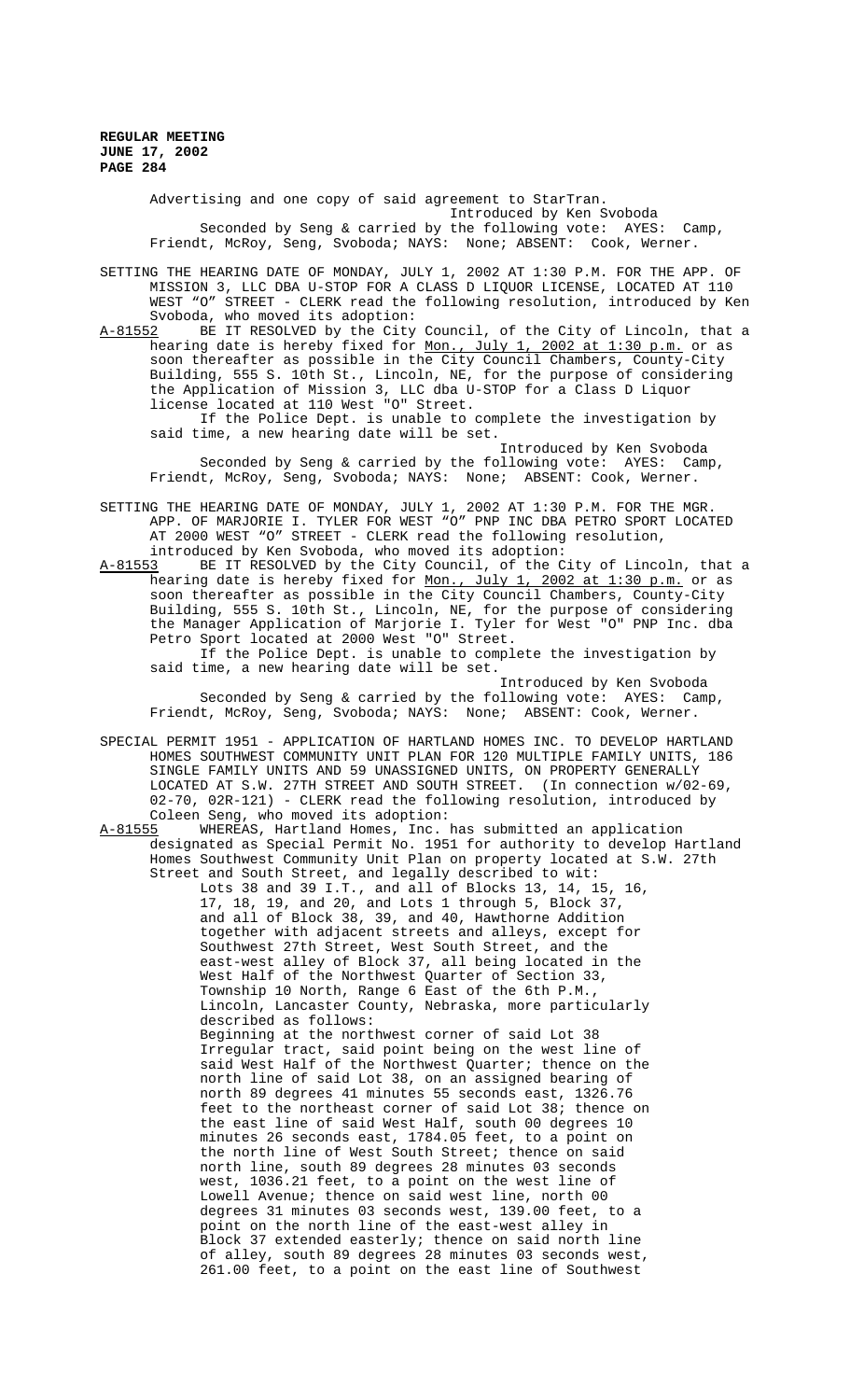27th Street; thence on said east line, north 00 degrees 31 minutes 03 seconds west, 459.01 feet, to the northwest corner of said Block 20; thence continuing on said east line, north 00 degrees 27 minutes 08 seconds west, 365.26 feet, to the centerline of Poplar Street; thence on said centerline of Poplar Street, south 89 degrees 28 minutes 03 seconds west, 26.72 feet, to a point on the west line of said West Half of the Northwest Quarter; thence on said west line, north 00 degrees 00 minutes 00 seconds east, 826.13 feet, to the point of beginning, said tract containing an area of 53.02 acres, more or less; WHEREAS, the real property adjacent to the area included within

the site plan for this community unit plan will not be adversely affected; and WHEREAS, said site plan together with the terms and conditions

hereinafter set forth are consistent with the intent and purpose of Title 27 of the Lincoln Municipal Code to promote the public health, safety, and general welfare.

NOW, THEREFORE, BE IT RESOLVED by the City Council of the City of Lincoln, Nebraska:

That the application of Hartland Homes, Inc., hereinafter referred to as "Permittee", to develop Hartland Homes Southwest Community Unit Plan, on the property legally described above, be and the same is hereby granted under the provisions of Section 27.63.320 and Chapter 27.65 of the Lincoln Municipal Code upon condition that construction and operation of said community unit plan be in strict compliance with said application, the site plan, and the following additional express terms, conditions, and requirements:

1. This permit approves 120 multiple family units, 186 single family units and 59 unassigned units for a total of 365 dwelling units. 2. Before receiving building permits:

a. The Permittee must submit a revised and reproducible final plan including five copies.

b. The construction plans must conform to the approved plans.

c. Final plats with the area of this community unit plan must be approved by the City.

3. Before occupying the dwelling units, all development and construction must be completed in conformance with the approved plans. 4. All privately-owned improvements must be permanently

maintained by the owner or an appropriately established homeowners association approved by the City Attorney.

5. The site plan approved by this permit shall be the basis for all interpretations of setbacks, yards, locations of buildings, location of parking and circulation elements, and similar matters.

6. The terms, conditions, and requirements of this resolution shall be binding and obligatory upon the Permittee, its successors, and assigns. The building official shall report violations to the City Council which may revoke the special permit or take such other action as may be necessary to gain compliance.<br>7. The Permittee shall sign

The Permittee shall sign and return the City's letter of acceptance to the City Clerk within 30 days following approval of the special permit, provided, however, said 30-day period may be extended up to six months by administrative amendment. The City Clerk shall file a copy of the resolution approving the special permit and the letter of acceptance with the Register of Deeds, filing fees therefor to be paid in advance by the Permittee.

Introduced by Coleen Seng Seconded by Svoboda & carried by the following vote: AYES: Camp, Friendt, McRoy, Seng, Svoboda; NAYS: None; ABSENT: Cook, Werner.

ACCEPTING AND APPROVING THE PRELIMINARY PLAT OF HARTLAND HOMES SOUTHWEST FOR 187 LOTS AND FOUR OUTLOTS, WITH WAIVERS TO THE REQUIRED BLOCK LENGTH AND STREET TREES, ON PROPERTY GENERALLY LOCATED AT S.W. 27TH STREET AND SOUTH STREET. (In connection w/02-69, 02-70, 02R-121) - CLERK read the following resolution, introduced by Coleen Seng, who moved its adoption: A-81556 MHEREAS, Hartland Homes, Inc. has submitted the preliminary plat of HARTLAND HOMES SOUTHWEST for acceptance and approval; and

WHEREAS, the Lincoln City - Lancaster County Planning Commission has reviewed said preliminary plat and made recommendations as contained in the letter dated April 4, 2002, which is attached hereto as Exhibit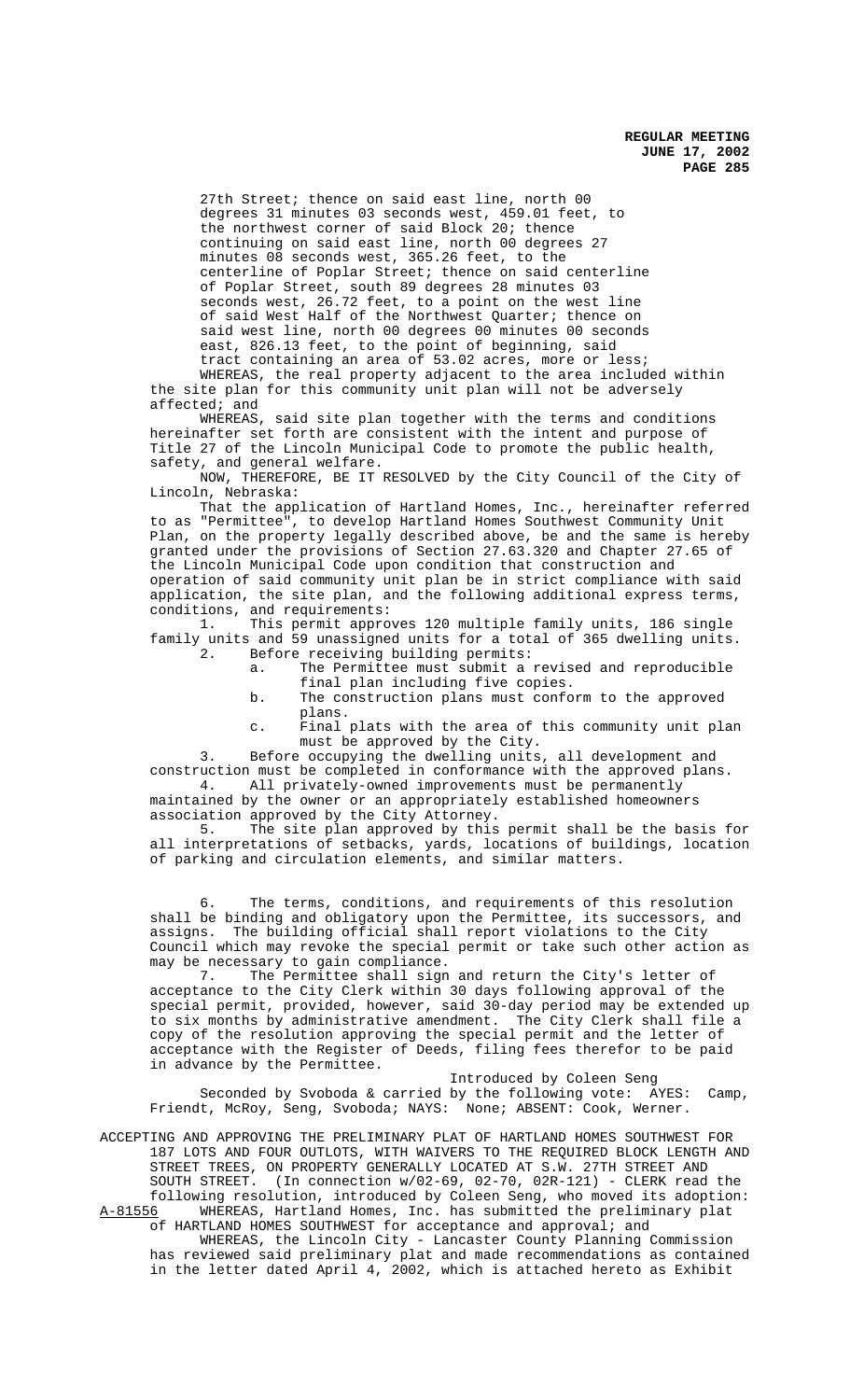"A".

NOW, THEREFORE, BE IT RESOLVED by the City Council of the City of Lincoln, Nebraska:

That the preliminary plat of HARTLAND HOMES SOUTHWEST, located at S.W. 27th Street and South Street as submitted by Hartland Homes, Inc. is hereby accepted and approved, subject to the terms and conditions set forth in Exhibit "A", which is attached hereto and made a part of this resolution as though fully set forth verbatim.

BE IT FURTHER RESOLVED that the City Council finds that the tract to be subdivided is surrounded by such development or unusual conditions that strict application of the subdivision requirements would result in actual difficulties or substantial hardship and the following modifications to the subdivision requirements are therefore approved:<br>1. The requirement of Section 26.27.090 of the Lincoln

The requirement of Section 26.27.090 of the Lincoln Municipal Code that street trees be planted along the side of the public street which abuts the subdivision is waived along S.W. 27th Street.2. The requirement of § 26.23.130(a) of the Lincoln Municipal Code that block length not exceed 1320 feet between cross streets is waived for Block 6 to allow a block length of 1980.44 feet.

Introduced by Coleen Seng Seconded by Svoboda & carried by the following vote: AYES: Camp, Friendt, McRoy, Seng, Svoboda; NAYS: None; ABSENT: Cook, Werner.

#### **PETITIONS & COMMUNICATIONS**

INFORMAL PETITION FOR ORNAMENTAL LIGHTING FROM 20TH TO 27TH STREETS, VAN DORN TO HIGH STREETS, REQUESTED BY ROBERT & VIRGINIA E. KNOLL - CLERK presented said petition, which was referred to the Public Works Dept.

### **REPORTS OF CITY OFFICERS**

INVESTMENT OF FUNDS FOR JUNE 3 THROUGH JUNE 7, 2002 - CLERK read the following resolution, introduced by Ken Svoboda, who moved its adoption: A-81554 BE IT HEREBY RESOLVED BY THE CITY COUNCIL of the City of Lincoln, Nebraska:

That the attachments be confirmed and approved, and the City Treasurer is hereby directed to hold said investments until maturity unless otherwise directed by the City Council. (Investments for June 3 - June 7, 2002)

Introduced by Ken Svoboda Seconded by Svoboda & carried by the following vote: AYES: Camp, Friendt, McRoy, Seng, Svoboda; NAYS: None; ABSENT: Cook, Werner.

MAYOR DON WESELY'S VETO MESSAGE OF RESOLUTION NO. A-81520, SPECIAL PERMIT NO. 1970 (APPLICATION OF CHUCK SALEM, TO PERMIT THE SALE OF ALCOHOLIC BEVERAGES FOR CONSUMPTION OFF THE PREMISES AT 4801 RANDOLPH STREET) WHICH COUNCIL ADOPTED JUNE 3, 2002 - CLERK presented said report, which was placed on file in the Office of the City Clerk.

FRIENDT Moved to override the Mayor's Veto. Seconded by Svoboda & LOST due to lack of majority by the following vote: AYES: Camp, Friendt, McRoy, Svoboda; NAYS: Seng ABSENT: Cook, Werner.

- CLERK'S LETTER & MAYOR'S APPROVAL OF ORDINANCES AND RESOLUTIONS PASSED AT THE COUNCIL MEETING OF JUNE 3, 2002. RESOLUTION NUMBER A-81520 HAS BEEN VETOED. - CLERK presented said report which was placed on file in the Office of the City Clerk.
- CLERK'S LETTER & MAYOR'S APPROVAL OF ORDINANCES AND RESOLUTIONS PASSED AT THE COUNCIL MEETING OF JUNE 10, 2002 - CLERK presented said report which was placed on file in the Office of the City Clerk.

REPORT OF UNL MICROBIOLOGISTS FOR TESTING WATER FOR THE MONTH OF MAY, 2002 - CLERK presented said report which was placed on file in the Office of the City Clerk. **(35-01)**

# **ORDINANCES - 1ST READING**

CREATING WATER DISTRICT NO. 1188 FOR A 6" WATER MAIN IN MOCKINGBIRD LANE, 14TH STREET WEST APPROXIMATELY 2,300 FEET, AND NORTH APPROXIMATELY 590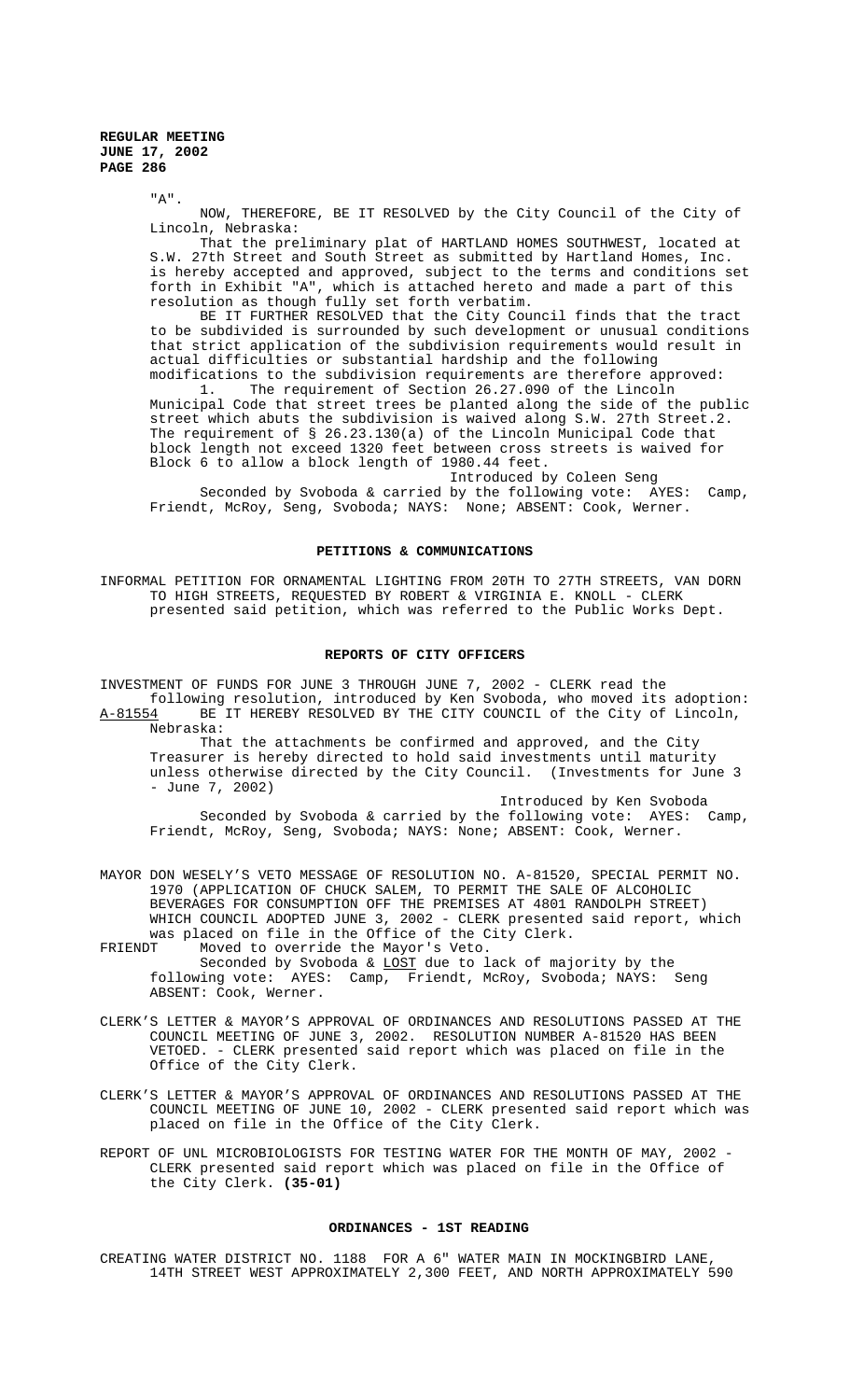FEET IN COLONEL DENSMORE PARK, AND APPROVING ASSESSMENT OF THE COST THEREOF TO THE BENEFITTED PROPERTIES - CLERK read an ordinance, introduced by Ken Svoboda, creating Water District No. 1188 for a 6" water main in Mockingbird Lane, 14th Street west Approx. 2,300 feet, and north approx. 590 feet in Colonel Densmore Park, and approving assessment of the cost thereof to the benefitted properties, the first time.

- CREATING ALLEY PAVING DISTRICT NO. 362 IN THE NORTH/SOUTH ALLEY FROM 54TH STREET TO 56TH STREET, CLEVELAND TO ADAMS STREETS, AND APPROVING ASSESSMENT OF THE COST THEREOF TO THE BENEFITTED PROPERTIES - CLERK read an ordinance, introduced by Ken Svoboda, creating an Alley Paving District No. 362 in the North/South alley from 54th Street to 56th Street, Cleveland to Adams Streets, and approving assessment of the cost thereof to the benefitted properties, the first time.
- CREATING ORNAMENTAL LIGHTING DISTRICT NO. 286 IN THE LINCOLN COUNTRY CLUB AREA FROM APPROXIMATELY S. 27TH STREET ON THE EAST TO S. 20TH STREET ON THE WEST, VAN DORN ON THE NORTH TO HIGH STREET ON THE SOUTH, AND APPROVING ASSESSMENT OF THE COST THEREOF TO THE BENEFITTED PROPERTIES - CLERK read an ordinance, introduced by Ken Svoboda, creating Ornamental Lighting District No. 286 in the Lincoln Country Club area from approx. S. 27th Streeton the east to S. 20th Street on the West, Van Dorn on the north to High Street on the South, and approving assessment of the cost thereof to the benefitted properties, the first time.
- VACATING A PORTION OF NORTH 67TH STREET BETWEEN THE NORTH LINE OF SEWARD AVENUE AND A POINT LOCATED 150.0 FEET NORTH THEREOF - CLERK read an ordinance, introduced by Ken Svoboda, vacating a portion of north 67th Street between the north line of Seward Avenue and a point located 150.0 feet north thereof, the first time.
- APPROVING A SUBLEASE AGREEMENT BETWEEN THE CITY OF LINCOLN AND DAS/STATE BUILDING DIVISION ON BEHALF OF NEBRASKA WORKFORCE DEVELOPMENT, DEPARTMENT OF LABOR, FOR PROVIDING JOB TRAINING AND EMPLOYMENT SERVICES UNDER THE WORKFORCE INVESTMENT ACT - CLERK read an ordinance, introduced by Ken Svoboda, approving a sublease agreement between the City of Lincoln and DAS/State Building Division on behalf of Nebraska Workforce Development, Department of Labor, for providing job training and employment services under the workforce investment act, the first time.
- APPROVING A SUBLEASE AGREEMENT BETWEEN THE CITY OF LINCOLN AND DYNAMIC EDUCATION SYSTEMS, INC. FOR PROVIDING JOB TRAINING AND EMPLOYMENT SERVICES UNDER THE WORKFORCE INVESTMENT ACT - CLERK read an ordinance, introduced by Ken Svoboda, approving a sublease agreement between the City of Lincoln and Dynamic Education Systems, Inc. for providing job training and employment services under the Workforce Investment Act, the first time.
- APPROVING A SUBLEASE AGREEMENT BETWEEN THE CITY OF LINCOLN AND INDIAN CENTER, INC. FOR PROVIDING JOB TRAINING AND EMPLOYMENT SERVICES UNDER THE WORKFORCE INVESTMENT ACT - CLERK read an ordinance, introduced by Ken Svoboda, approving a sublease agreement between the City of Lincoln and Indian Center, Inc. for providing job training and employment services under the Workforce Investment Act, the first time.
- APPROVING A LEASE AGREEMENT BETWEEN THE CITY, THE COUNTY, AND THE PUBLIC BUILDING COMMISSION FOR PARKING FACILITIES AND APPROVING THE ISSUANCE OF BONDS BY THE COMMISSION IN AN AMOUNT NOT TO EXCEED \$11,000,000 FOR THE PURPOSE OF REFUNDING CERTAIN OUTSTANDING BONDS OF THE COMMISSION AND PAYING THE COSTS OF SUCH PARKING FACILITIES - CLERK read an ordinance, introduced by Ken Svoboda, approving a lease agreement between the City, the County, and the Public Building Commission for parking facility and approving the issuance of bonds by the Commission in an amount not to exceed \$11,000,000 for the purpose of refunding certain outstanding bonds of the Commission and paying the costs of such parking facilities, the first time.
- APPROVING A TRANSFER OF APPROPRIATIONS WITHIN THE CAPITAL IMPROVEMENT PROGRAM FOR VARIOUS PARKS & RECREATIONS DEPT. PROJECTS - CLERK read an ordinance, introduced by Ken Svoboda, approving a transfer of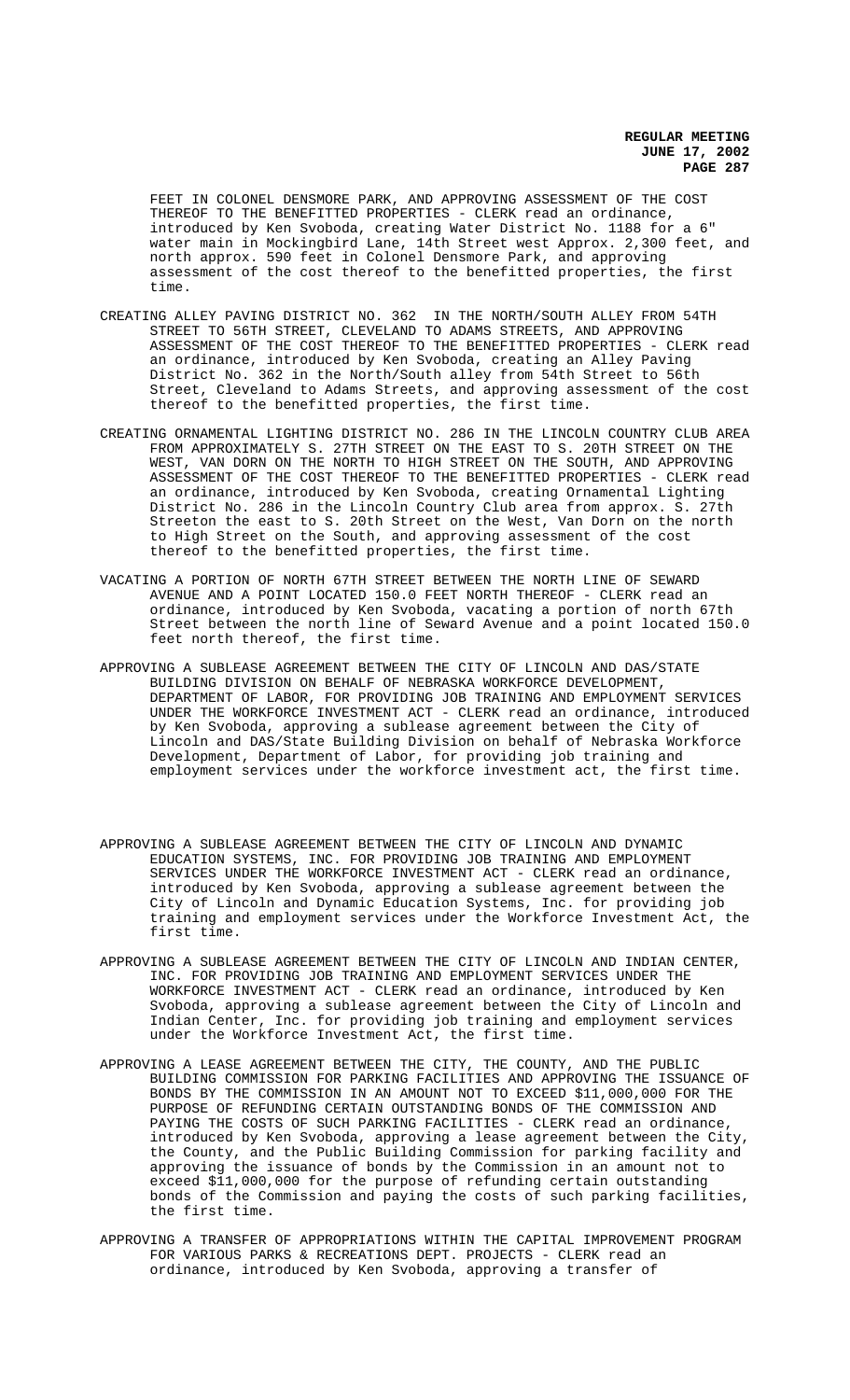> appropriations within the Capital Improvement Program for various Parks and Recreations Dept. Projects, the first time.

## **ORDINANCES - 3RD READING**

VACATING A PORTION OF HAWTHORNE ADDITION ON PROPERTY GENERALLY LOCATED AT S.W. 27TH STREET AND SOUTH STREET - CLERK read an ordinance, introduced by Annette McRoy, vacating a portion of Hawthorne Addition on property generally located at S. W. 27th Street and South Street, the third time. MCROY Moved to pass the ordinance as read.

Seconded by Svoboda & carried by the following vote: AYES: Camp, Friendt, McRoy, Seng, Svoboda; NAYS: None; ABSENT: Cook, Werner. The ordinance, being numbered **18010**, is recorded in Ordinance Book 25, Page

- CHANGE OF ZONE 3361 APPLICATION OF HARTLAND HOMES, INC. FOR A CHANGE OF ZONE FROM AG AGRICULTURAL TO R-3 RESIDENTIAL ON PROPERTY GENERALLY LOCATED AT S.W. 27TH STREET AND SOUTH STREET - CLERK read an ordinance, introduced by Annette McRoy, for a Change of Zone 3361 - Application of Hartland Homes, Inc. for a change of zone from AG Agricultural to R-3 Residential on property generally located at S. W. 27th Street and South Street, the third time.
- SENG Moved to pass the ordinance as read.

Seconded by Svoboda & carried by the following vote: AYES: Camp, Friendt, McRoy, Seng, Svoboda; NAYS: None; ABSENT: Cook, Werner. The ordinance, being numbered **18011**, is recorded in Ordinance Book 25, Page

AMENDING CHAPTER 23.10 OF THE LINCOLN MUNICIPAL CODE TO ADOPT THE 2002 EDITION OF THE NATIONAL ELECTRICAL CODE - CLERK read an ordinance, introduced by Annette McRoy, amending Chapter 23.10 of the Lincoln Municipal Code to adopt the 2002 edition of the National Electrical Code, the third time. MCROY Moved to pass the ordinance as read.

Seconded by Seng & carried by the following vote: AYES: Camp, Friendt, McRoy, Seng, Svoboda; NAYS: None; ABSENT: Cook, Werner. The ordinance, being numbered **18012**, is recorded in Ordinance Book 25, Page

#### **MISCELLANEOUS BUSINESS**

## **PENDING LIST -**

FRIENDT Moved to extend the Pending List to June 24, 2002. Seconded by Seng & carried by the following vote: AYES: Camp, Friendt, McRoy, Seng, Svoboda; NAYS: None; ABSENT: Cook, Werner.

## **UPCOMING RESOLUTIONS** -

FRIENDT Moved to approve the resolutions to have Public Hearing on June 24, 2002. Seconded by Seng & carried by the following vote: AYES: Camp, Friendt, McRoy, Seng, Svoboda; NAYS: None; ABSENT: Cook, Werner.

#### **ADJOURNMENT**

#### **3:35 P.M.**

FRIENDT Moved to adjourn the City Council meeting of June 17, 2002. Seconded by Seng & carried by the following vote: AYES: Camp, Friendt, McRoy, Seng, Svoboda; NAYS: None; ABSENT: Cook, Werner. So ordered.

 $\overline{a}$ 

Teresa J. Meier Brock, Deputy City Clerk

\_\_\_\_\_\_\_\_\_\_\_\_\_\_\_\_\_\_\_\_\_\_\_\_\_\_\_\_\_\_\_\_\_\_\_\_\_\_\_\_\_\_\_\_\_\_